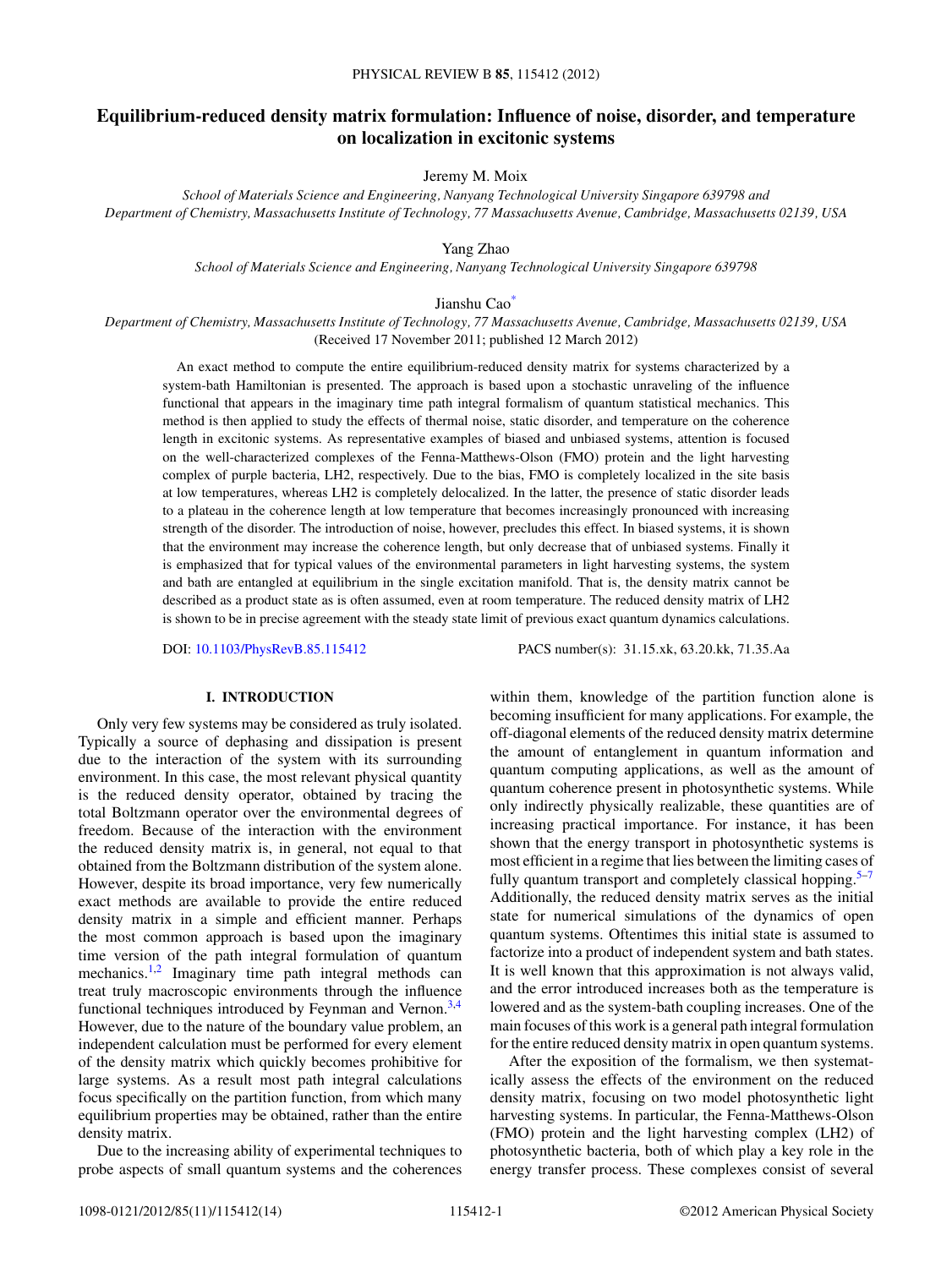individual chromophores that are closely spaced and strongly coupled, which allows for very high quantum efficiencies. While composed of identical chromophores, LH2 and FMO play fundamentally different roles in the photosynthetic process. FMO serves as an energy funnel that transfers excitonic energy from a light harvesting antenna on to the reaction center where charge separation occurs. As a result, its energy landscape is highly biased to facilitate this process. LH2, on the other hand, is a highly symmetric antenna complex whose function is to gather solar energy. In contrast to FMO, it possesses a nearly homogeneous energy profile. While both complexes are essential for photosynthesis, here they serve as examples of biased and unbiased excitonic systems with reasonably well-characterized Hamiltonians, and for which a wealth of experimental and numerical results are available.

In such complicated biological systems, the role of the environment must be included. Each light harvesting complex is subject to both static disorder arising from different local environments (inhomogeneous broadening), as well as thermal noise originating from coupling of the exciton to the phonon bath (homogeneous broadening). Estimates of the energy scales involved in the exciton transfer place light harvesting systems in an interesting regime. $8$  The coupling between nearest neighbors in the system is of the same order of magnitude as the exciton-phonon coupling, which, in turn, is comparable to the thermal energy as well as to the strength of static disorder. That is, all the relevant interactions must be properly taken into account even to develop a qualitative description of these systems.

In photosynthetic systems, the strong coupling between chromophores leads to excitons that are delocalized over several of the individual sites. The physical extent of the exciton is referred to as the coherence length and is encoded in the off-diagonal elements of the reduced density matrix in the site basis. The coherence length plays an important role in determining the spectroscopic properties of light harvesting systems. The most pronounced signature of which is related to superradiance, a collective phenomenon where the radiative rate of an aggregate is enhanced with respect to that of a single monomer. $9-12$  Superradiance has been observed in LH2, resulting in approximately a three-fold increase of the radiative rate and lending further support for the Frenkel exciton description of light harvesting systems. $^{11}$  $^{11}$  $^{11}$  In addition to the superradiance, the coherence length has also been linked to the Stokes shift at low temperatures.<sup>[13](#page-12-0)</sup>

While the coherence length has no precise definition, there have been several theoretical and experimental attempts to quantify this length scale in excitonic systems to assess the relative importance of the experimentally observed quantum coherences in the energy transfer process.[14–20](#page-12-0) Perhaps not surprisingly, the estimates vary widely depending on the techniques used and the particular definition employed. In LH2 for example, these estimates range from a lower limit of two to three chromophores to extending over almost the entire 18 sites of the system. In numerical calculations, the effects of temperature and static disorder are relatively straightforward to include. An extensive comparison of many different measures for the coherence length has been presented for LH2 in the presence of static disorder. $21$  Others have used direct comparisons of the wave functions or the density matrices

to develop a qualitative understanding of how disorder leads to localization.<sup>9,18,22,23</sup> The effects of the particular choice of the distribution of static disorder on the coherence length as well as the role of diagonal and off-diagonal disorder in one-dimensional chains and in extended tubular aggregate systems have also been explored. $24-27$  However, the influence of thermal noise on the coherence length is much more difficult to treat, and is generally either completely neglected or included only approximately. $9,10,28,29$  $9,10,28,29$  Notable exceptions include the exact calculations of Ray and Makri in which they used the size of the bead from imaginary time path integral calculations as yet another estimate for the coherence length in LH2.<sup>[16](#page-12-0)</sup> Similarly, Ishizaki and Fleming have used the exact hierarchy equations of motion simulations to study the concurrence and its time dependence in a two-site model of the light harvesting complex of higher plants, LHCII. $30$  Here we present exact results treating both the thermal bath and the effects of static disorder.

There are two central focuses of this work. In Sec. [II](#page-2-0) an exact method is presented to efficiently calculate the entire equilibrium reduced density matrix for open systems characterized by a system-bath Hamiltonian. While this scheme is designed with excitonic systems in mind, it is applicable to a much broader class of systems. The approach is based on a stochastic unraveling of the influence functional in the imaginary time path integral. $2,31-33$  $2,31-33$  This leads to independent calculations of the density matrix driven by stochastic colored noise. Averaging over the noise distribution then provides the exact reduced density matrix of the open system. Because of the stochastic nature of the algorithm, the process readily lends itself to a straightforward and efficient Monte Carlo procedure. The approach is valid for arbitrary spectral densities of the bath as well as the simultaneous presence of static disorder. This provides a practical route to investigate the role of the bath in rather large systems.

Using this method, the influence of the environment on the coherence length in LH2 and FMO is then systematically investigated in Sec. [IV.](#page-5-0) For two different commonly used definitions of the coherence length, numerically exact results are presented for LH2 and FMO. It is shown that these two systems display qualitatively different behavior at low temperatures. At low temperatures and in the absence of noise or disorder, symmetric quantum systems, such as LH2, are fully coherent and delocalized over the entire domain. The effect of the environment in this case is to localize the exciton over a small subset of the chromophores. However, for biased systems such as FMO, localization always occurs at sufficiently low temperature even in the absence of noise or disorder. In this case the Boltzmann weighting becomes the dominant factor localizing the population on the lowest energy site. Here the presence of noise and disorder can increase the coherence length.

For typical values of the system-bath coupling, it is demonstrated that the system and the bath are entangled at equilibrium in the single exciton manifold. This effect modifies the equilibrium populations and becomes more important as the system-bath coupling increases and as the temperature is lowered. The equilibrium distribution can not be written as a separable product of system and bath states as is often assumed. In unbiased systems, static disorder leads to a plateau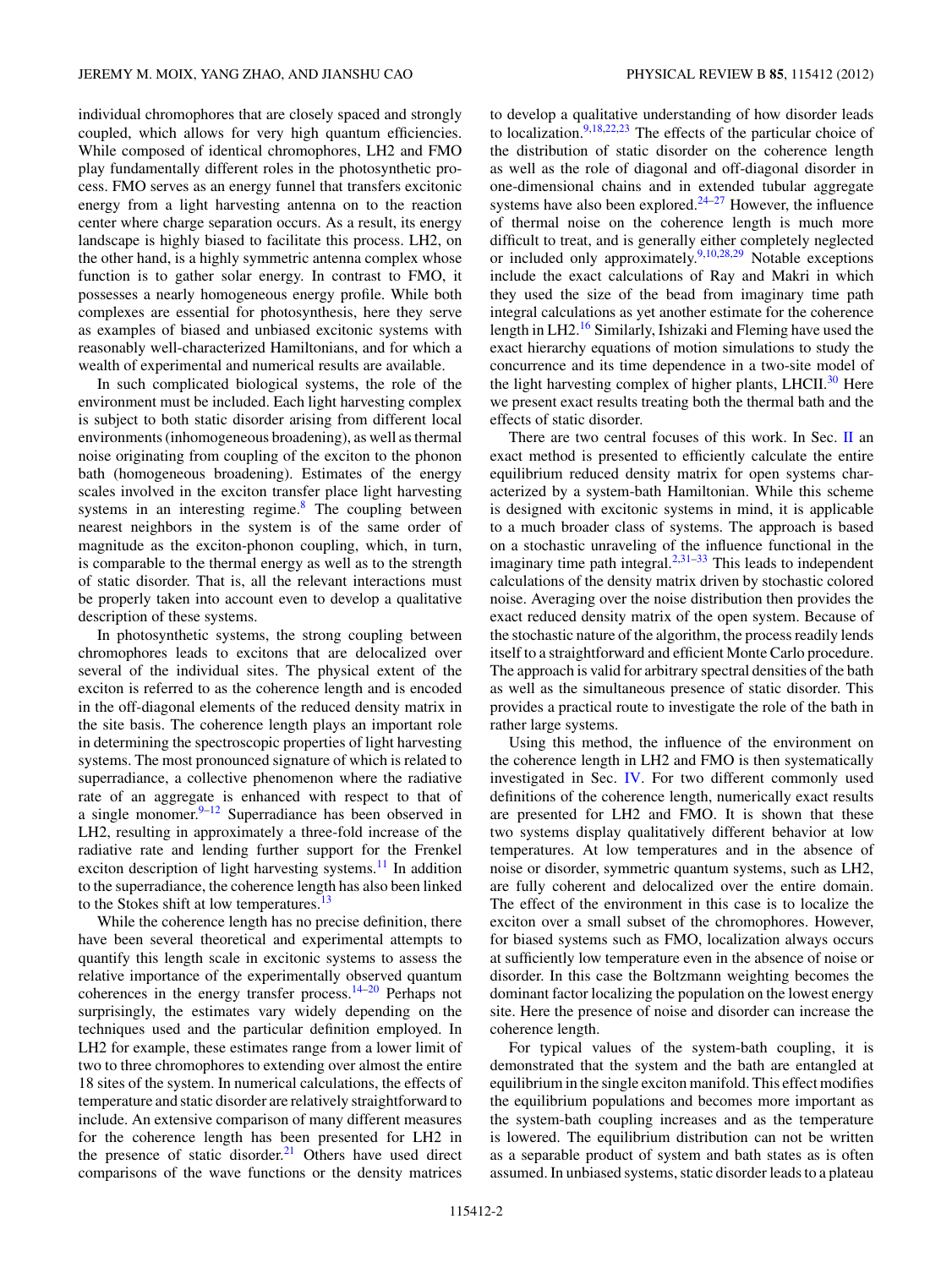<span id="page-2-0"></span>in the coherence length at low temperatures, which becomes more pronounced as the strength of the disorder is increased. Introducing a thermal bath, however, delays the onset of such a feature and may prevent its formation altogether. This is consistent with recent experimental measurements.<sup>34</sup> Additionally, we make an important clarification regarding the origin of static disorder. Often in light harvesting systems, it is stated that static disorder arises from the low frequency dynamics of the protein environment (i.e., a slow bath). It is shown here that true static disorder leads to a steady decrease of the coherence length at low temperature whereas a slow bath causes a drastic change in the localization length in this regime.

#### **II. METHODS**

The total Hamiltonian is decomposed into a sum of system, bath, and system-bath interactions

$$
\hat{H} = \hat{H}_s + \hat{H}_b + \hat{H}_{sb}.
$$
 (1)

In this section we are primarily concerned with the treatment of the bath, so for clarity we will consider only the example of a dissipative, one-dimensional continuous system. However, the generalization to multidimensional systems is straightforward and will become readily apparent below. Details for discrete systems, which are the focus of the numerical results below, are discussed in Appendix [A](#page-12-0) and follow accordingly. For the present case, the system Hamiltonian is given by

$$
\hat{H}_s = \frac{1}{2M}\dot{\hat{q}}^2 + V(\hat{q}),
$$
\n(2)

where  $M$  is the mass of the particle and  $V$  is an arbitrary potential. The bath consists of an infinite set of harmonic oscillators which are linearly coupled to the system

$$
\hat{H}_b + \hat{H}_{sb} = \frac{1}{2} \sum_j \left[ \hat{p}_j^2 + \omega_j^2 \left( x_j - \frac{c_j}{\omega_j^2} f(\hat{q}) \right)^2 \right].
$$
 (3)

Each of the bath oscillators are characterized by their respective frequency  $\omega_i$  and coupling  $c_i$  to the system through an arbitrary functional form  $f(\hat{q})$ . The reduced density matrix at the inverse temperature  $\beta = 1/k_B T$  is then obtained by tracing out the bath from the Boltzmann operator of the total Hamiltonian,

$$
\hat{\rho}(\beta) = \frac{1}{Z} \text{Tr}_b \ e^{-\beta \hat{H}},\tag{4}
$$

where the partition function  $Z = \text{Tr}[\exp(-\beta \hat{H})]$ .

For equilibrium quantities it is convenient to compute the reduced density matrix in the path integral representation. For Hamiltonians such as Eq.  $(1)$ , it is well known that the trace over the harmonic bath degrees of freedom may be performed analytically leading to reduced equations for the system variables only.<sup>[1–4](#page-12-0)[,31,35](#page-13-0)</sup> In this case, the imaginary time path integral expression for the elements of the reduced density matrix is given by

$$
\rho(x',x;\hbar\beta) = \frac{1}{Z} \int D[q] \exp\bigg(-\frac{1}{\hbar}\big(S_s^E[q] + \Phi[q]\big)\bigg). \tag{5}
$$

The functional integral is over all imaginary time paths  $q(\tau)$ that satisfy the boundary conditions  $q(0) = x$  and  $q(h\beta) = x'$ . The factor  $S_s^E[q]$  denotes the Euclidean action of the system

$$
S_s^E[q] = \int_0^{\hbar \beta} d\tau \frac{1}{2} M \dot{q}^2 + V(q), \tag{6}
$$

although its explicit form will not be needed in the ensuing manipulations. Assuming that the bath remains in thermal equilibrium, then the trace over the bath degrees of freedom leads to the Feynman-Vernon influence functional  $\Phi[q]$  in Eq. (5). This functional accounts for all of the effects of the environment and is explicitly given by

$$
\Phi[q] = -\frac{1}{2} \int_0^{\hbar \beta} d\tau \int_0^{\hbar \beta} d\tau' f[q(\tau)] K(\tau - \tau') f[q(\tau')],\tag{7}
$$

where the kernel  $K(\tau)$  is the imaginary time version of the force autocorrelation function of the harmonic bath

$$
K(\tau) = \frac{1}{\pi} \int_0^\infty d\omega \, J(\omega) \frac{\cosh\left(\frac{\hbar \beta \omega}{2} - \omega \tau\right)}{\sinh\left(\frac{\hbar \beta \omega}{2}\right)},\tag{8}
$$

and  $J(\omega)$  is the bath spectral density

$$
J(\omega) = \frac{\pi}{2} \sum_{i=1}^{\infty} \frac{c_j^2}{\omega_j} \delta(\omega - \omega_j).
$$
 (9)

While elegant, there are two issues with the influence functional approach that prevent a straightforward computation of the entire reduced density matrix. First, due to the boundary conditions specified by Eq.  $(5)$  a separate calculation must be performed for each element of the density matrix. This can become quite time consuming for large systems. Second,  $K(\tau)$ generally has a long correlation time which results in a costly time convolution integral in the influence functional, Eq. (7), for each sampled path. It is well known that the difficulty associated with the latter of these issues may be alleviated, albeit at the price of introducing an additional functional integral. In this approach, one applies a Gaussian integral identity commonly referred to as the Hubbard-Stratonovich transformation (uncompleting the square) to the influence functional in Eq.  $(7)$ .<sup>[2,3](#page-12-0)[,31](#page-13-0)</sup> In one dimension, this transformation is simply the Gaussian integral

$$
\exp\left(\frac{b^2}{2a}\right) = \sqrt{\frac{a}{2\pi}} \int dx \exp\left(-\frac{1}{2}ax^2 + bx\right). \quad (10)
$$

The multidimensional version necessary for the present case is presented in the final chapter of Ref. [2.](#page-12-0) It underlies the auxiliary field Monte Carlo techniques $36$  as well as similar schemes that have been recently proposed to calculate the dynamics in open quantum systems. $37-40$  Using this relation, the influence functional can be exactly rewritten as

$$
\exp\left(-\frac{1}{\hbar}\Phi[q]\right) = \int D[\xi] W[\xi]
$$

$$
\times \exp\left(-\frac{1}{\hbar}\int_0^{\hbar\beta} d\tau \xi(\tau) f[q(\tau)]\right), (11)
$$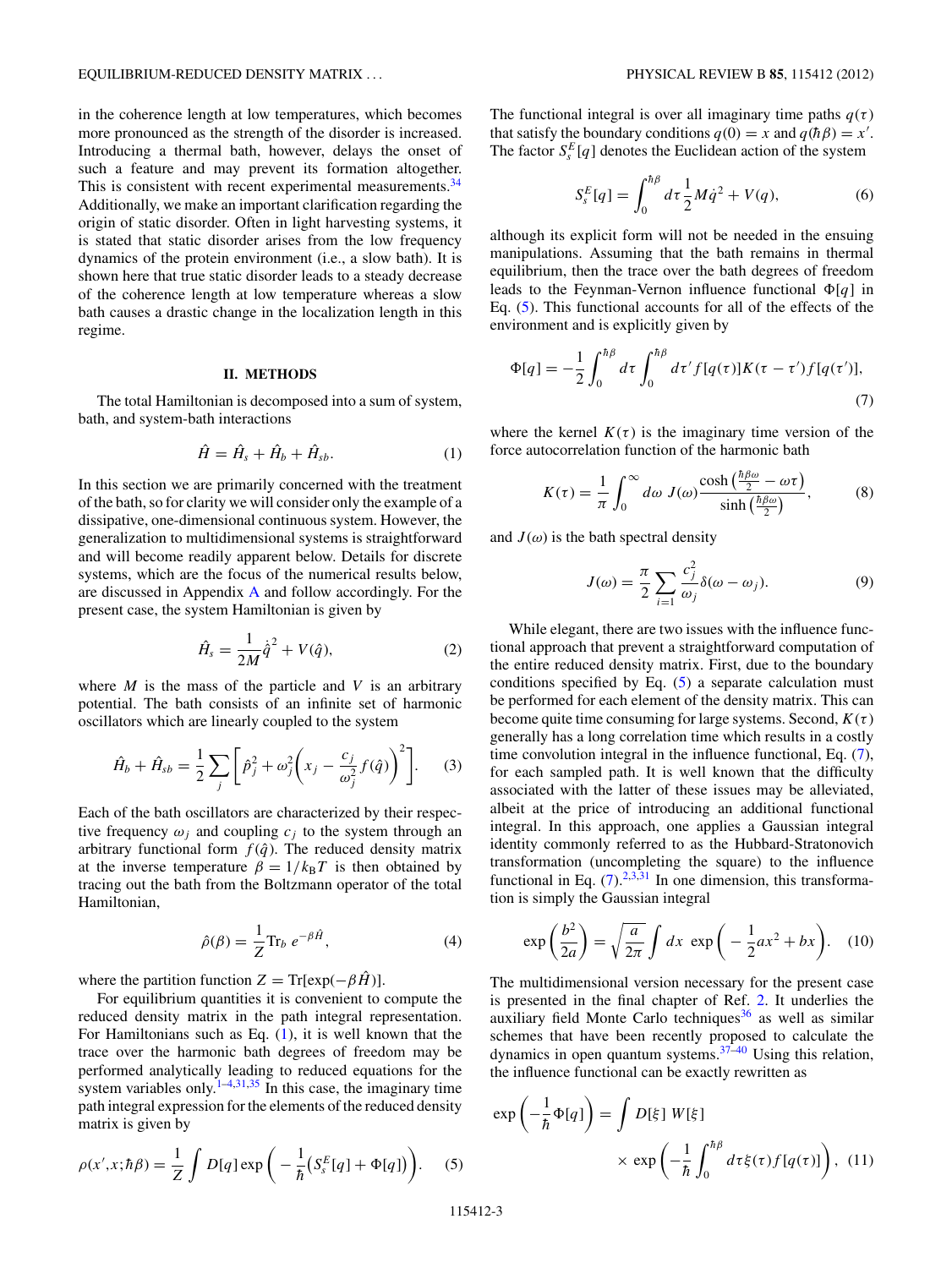<span id="page-3-0"></span>where

$$
W[\xi] = {\det[2\pi\hbar K(\tau - \tau')] }^{-1/2}
$$
  
 
$$
\times \exp\left(-\frac{1}{2\hbar} \int_0^{\hbar \beta} d\tau \int_0^{\hbar \beta} d\tau' \xi(\tau) [K(\tau - \tau')]^{-1} \xi(\tau')\right)
$$
(12)

*.*

Since the covariance matrix in Eq.  $(12)$  is real and symmetric, *W*[*ξ* ] is a well defined probability distribution. Notice also that the costly time nonlocal interactions involving the system degrees of freedom in Eq. [\(7\)](#page-2-0) have been exchanged for local interactions by introducing the additional functional integral over the auxiliary variable *ξ* . With this result the influence functional can then be combined with the system action remaining in Eq. [\(5\)](#page-2-0), so that the reduced density matrix element is given by

$$
\rho(x',x;\hbar\beta) = \frac{1}{Z} \int D[\xi] W[\xi] \int D[q] \exp\left(-\frac{1}{\hbar} \int_0^{\hbar\beta} d\tau \times \frac{1}{2} M \dot{q}^2 + V(q) + \xi(\tau) f(q)\right).
$$
 (13)

It is now clear that the imaginary time dynamics may be interpreted as one governed by a time-dependent Hamiltonian where the driving is determined by  $\xi(\tau)$ . The characteristics of the driving are determined by the Gaussian functional in Eq. (12), with the covariance matrix  $K(\tau)$ . That is,  $\xi(\tau)$  is colored noise which obeys the autocorrelation relation

$$
\langle \xi(\tau)\xi(\tau')\rangle = \hbar K(\tau - \tau'). \tag{14}
$$

To clarify this result and develop a more suitable numerical scheme for excitonic systems, it is advantageous at this point to leave the path integral representation. Consider the imaginary time evolution of the reduced density matrix for a given realization of the noise. In this case, the Bloch equation corresponding to Eq.  $(13)$  for the (unnormalized) density matrix is given by

$$
-\hbar \frac{\partial}{\partial \tau} \hat{\rho} = (\hat{H}_s + \xi(\tau) f(\hat{q})) \hat{\rho}.
$$
 (15)

The exact reduced density matrix is then obtained by performing the additional functional integral over *ξ* , which, in this case, corresponds to averaging over many realizations of the noise. Each individual sample of the reduced density matrix has no physical content. It is only after averaging over the noise that one obtains meaningful results. The external Gaussian field is simply an efficient manner to sample the influence functional. Equation  $(15)$  is the main result of this section and provides the working expression for the numerical simulations below. Notice that this result does not rely on the particular choice of system Hamiltonian or coupling to the bath. As such, it is valid for arbitrary multidimensional Hamiltonians as well as discrete systems. The details specific to the discrete case are discussed in Appendix [A.](#page-12-0) This approach is exact and generates the entire reduced density matrix from a single Monte Carlo calculation without any restriction to the particular form of the spectral density  $J(\omega)$ .

# **A. Numerical details**

In general the time-dependent Hamiltonians  $H(\tau_1)$  and  $H(\tau_2)$  in Eq. (15) do not commute. However, if the time step is sufficiently small then a symmetric Trotter expansion can be used to write the short time propagator as

$$
\hat{\rho}(\tau + \Delta \tau) \approx \exp\left(-\frac{\Delta \tau}{2} \hat{H}_1(\tau)\right) \exp(-\Delta \tau \hat{H}_s)
$$

$$
\times \exp\left(-\frac{\Delta \tau}{2} \hat{H}_1(\tau)\right) \hat{\rho}(\tau), \tag{16}
$$

where  $H_s$  is the bare system Hamiltonian, and  $H_1$  characterizes the noisy system-bath interactions. A straightforward method is used to generate a given realization of the noise. First the covariance matrix is formed and diagonalized. Then the resulting independent Gaussian distributions are sampled, followed by a transformation back to original coordinates.

The discrete nature of the Hamiltonian for the excitonic systems analyzed below simplify the calculations considerably. In this case, the bare system propagator involving  $\hat{H}_s$  can be diagonalized and stored so that the central step in Eq. (16) can be performed exactly with a single matrix multiplication. A second simplification is that the environment is assumed to only couple to the site populations implying that  $H_1$  is diagonal. As a result, the only error incurred in the propagation is due to the Trotter expansion which can be made arbitrarily small. However, these two simplifications are by no means necessary in more general cases. For example, in continuous systems a split-operator approach or any number of other approximate methods for the short time propagators may be employed.

As the temperature is lowered, more time slices are needed to prevent the error due to the Trotter factorization in Eq. (16) from becoming too large. However, each additional time slice leads to an additional Gaussian integral over the noise. This, in turn, requires a larger number of Monte Carlo samples to converge the functional integral in Eq.  $(11)$ . In the calculations presented below, convergence was obtained with between 104 Monte Carlo samples at high temperature and weak coupling to  $10<sup>7</sup>$  samples at low temperatures and large coupling. The overall simplicity of this approach for calculating the reduced density matrix makes it highly attractive compared with straightforward path integral implementations.

### **III. MODEL SYSTEMS**

The single-excitation manifold of the light harvesting systems are modeled by the displaced oscillator Hamiltonian

$$
\hat{H}_s = \sum_{i=1}^N E_i |i\rangle \langle i| + \sum_{i \neq j}^N V_{ij} |i\rangle \langle j| + \sum_{i=1}^N |i\rangle \langle i|
$$
\n
$$
\times \sum_j [H_b^{(i)} - c_j^{(i)} x_j^{(i)} + \eta^{(i)}], \tag{17}
$$

where  $E_i$  and  $V_{ij}$  denote the site energies and couplings, respectively. In recent work, Olbrich and Kleinekathöfer reported extensive molecular dynamics simulations of LH2 and FMO to characterize the dynamic fluctuations of the environment. $41,42$  They demonstrated that there is little spatial correlation in the fluctuations of site energies of these systems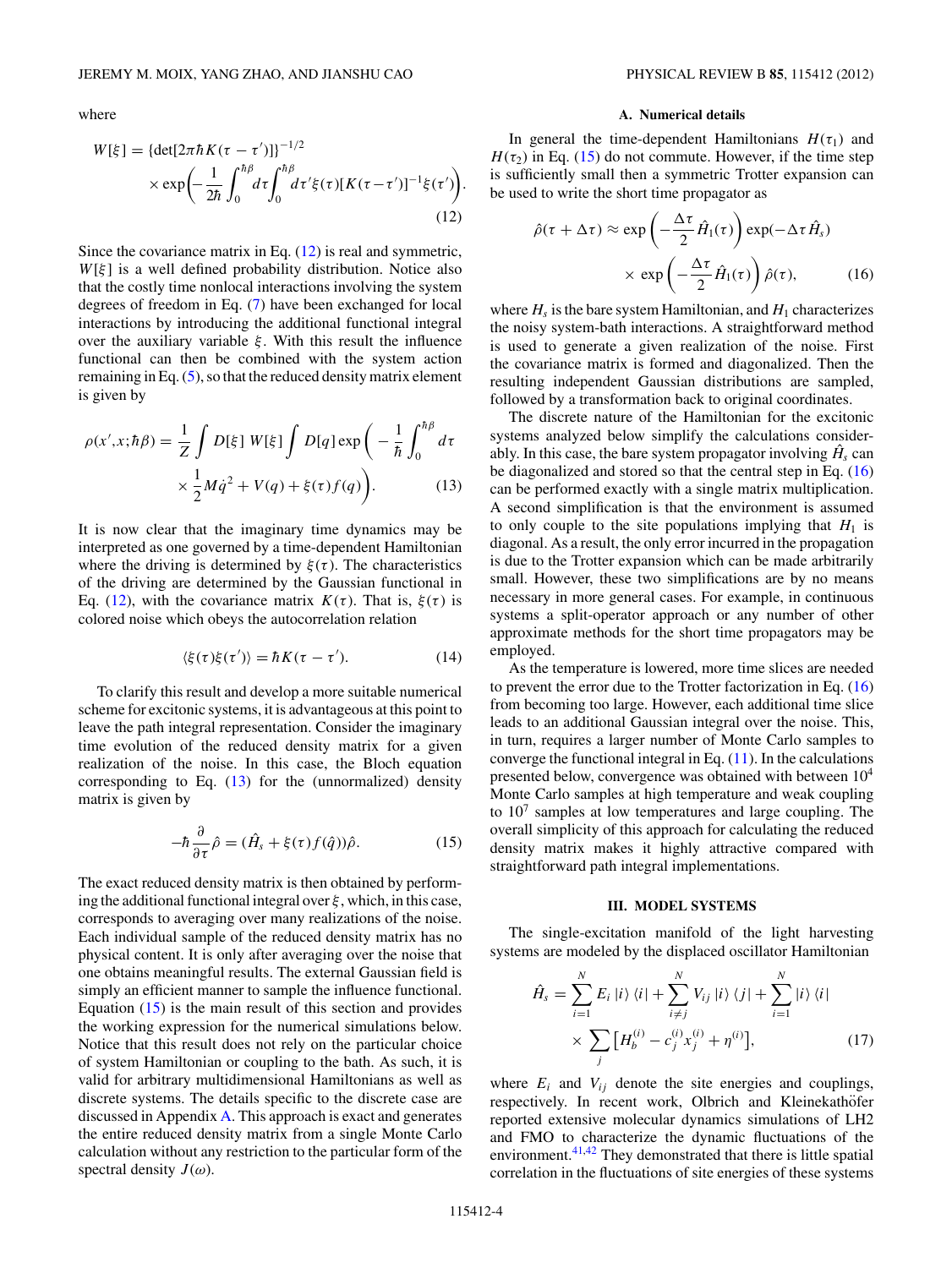<span id="page-4-0"></span>due to the environment. Therefore in Eq. [\(17\)](#page-3-0), each site is taken to be linearly coupled to an independent bath of harmonic oscillators. The notation  $x_j^{(i)}$  denotes the *j*th oscillator of the bath that is associated with site *i* of the system, and  $\eta^{(i)}$  is its associated reorganization energy. In the context of Eq. [\(15\)](#page-3-0), each independent bath gives rise to an independent source of noise coupled to its respective site.

For FMO, we adopt the seven-site Hamiltonian determined in Ref. [8](#page-12-0) through fitting to experimental spectroscopic data. The specific numerical values for the Hamiltonian are provided in Appendix [B.](#page-12-0) The light harvesting complex in LH2 consists of  $N = 18$  chromophores arranged in a ring of nine dimers. As a result of the dimerized structure, the site energies take on the alternating values of  $12\,458$  cm<sup>-1</sup> and  $12\,654$  cm<sup>-1</sup>. The nearest neighbors couplings within a dimer are 363 cm<sup>−</sup><sup>1</sup> and the nearest neighbor interdimer couplings are 320 cm<sup>−</sup><sup>1</sup> (Ref. [17\)](#page-12-0). The remaining nonnearest neighbor couplings are assumed to be given by dipole-dipole interactions determined from

$$
V_{ij} = C \left( \frac{\mathbf{d}_i \cdot \mathbf{d}_j}{|\mathbf{r}_{ij}|^3} - 3 \frac{(\mathbf{d}_i \cdot \mathbf{r}_{ij})(\mathbf{d}_j \cdot \mathbf{r}_{ij})}{|\mathbf{r}_{ij}|^5} \right),
$$
 (18)

where the constant  $C = 348\,000 \text{ Å}^3 \text{ cm}^{-1}$ . The geometry of LH2 needed for constructing the dipole-dipole interactions is taken from the crystal structure and follows the prescription of the authors of Ref. [43.](#page-13-0)

In the simulations of LH2 by Olbrich and Kleinekathöfer, they were also able to extract the time correlations functions of the fluctuations in the site energies that arise from the system-bath coupling.<sup>41</sup> After fitting the correlation function to a simple analytic form, they provided the following estimate for the spectral density of the bath:

$$
J(\omega) = \frac{2}{\hbar} \tanh(\hbar \beta \omega/2) \left( \sum_{i=1}^{2} \frac{\eta_i \omega_{c_i}}{\omega^2 + \omega_{c_i}^2} + \sum_{i=1}^{10} \frac{\bar{\eta}_i \bar{\omega}_{c_i}}{(\omega - \bar{\omega}_i)^2 + \bar{\omega}_{c_i}^2} \right).
$$
 (19)

The temperature-dependent prefactor reflects the nonlinear nature of the bath in this model. $35$  The relevant parameters for both the B850 and B800 rings of LH2 are listed in Ref. [41.](#page-13-0)

Rather than taking such a detailed approach in describing the bath, however, most studies of light harvesting systems often assume the bath spectral density has a simple Ohmic form with a Lorentzian or exponential cutoff.<sup>17,[44](#page-13-0)</sup> To assess the influence of the reorganization energy on the coherence length we will also use the Ohmic spectral density

$$
J(\omega) = \frac{\pi \eta \omega}{\hbar \omega_c} e^{-\omega/\omega_c}.
$$
 (20)

For comparison, the parameters for FMO reported in Ref. [44](#page-13-0) are  $\eta = 35$  cm<sup>-1</sup> with a cutoff frequency of 0.02 fs<sup>-1</sup>. For LH2, the values of  $\eta = 200 \text{ cm}^{-1}$  and  $\omega_c = 0.01 \text{ fs}^{-1}$  are employed in Ref. [17.](#page-12-0) However, somewhat larger values for the reorganization energy have also been used to fit the experimental data,  $15,29$  $15,29$  as well as in studies of artificial circular excitonic systems.<sup>[45](#page-13-0)</sup> For simplicity, we assume for both LH2 and FMO that each of the independent baths is characterized by the same spectral density.

In addition to the homogeneous broadening in the excitonic systems due to the bath, a substantial amount of inhomogeneous broadening is also present. In the simulations below, the inhomogeneous broadening is accounted for by introducing a source of static disorder on the site energies. For simplicity we assume that the energies of each site are broadened by an independent Gaussian distribution

$$
P_i(\epsilon) = \frac{1}{\sqrt{2\pi\sigma_i^2}} e^{-(\epsilon - E_i)^2/2\sigma_i^2}.
$$
 (21)

The distribution is assumed to be the same at each site so that all of the variances are equal,  $\sigma_i^2 = \sigma^2$ . The static disorder has been estimated to be 80 cm<sup>-1</sup> in FMO and 200 cm<sup>-1</sup> in LH2.[17,](#page-12-0)[46](#page-13-0)

Many of the qualitative features of the effects of the environment on the coherence length in FMO and LH2 may be explained in terms of the simple two level system with static disorder. Therefore results are first presented for the two level system

$$
\hat{H}_s = J\hat{\sigma}_x + \Delta \hat{\sigma}_z, \tag{22}
$$

where  $\sigma_x$  and  $\sigma_z$  are the respective Pauli matrices. The detuning of the energy levels is governed by  $\Delta$  and the coupling between the two sites is denoted by *J* .

### **A. Coherence length measures**

The coherence length referred to in light harvesting systems is a measure of the extent of the off-diagonal elements of the reduced density matrix in the site basis. This quantity has no precise definition so below we shall consider two different commonly used proxies for the coherence length. The first of which is defined by $9,21$ 

$$
L_{\rho} = \frac{\left(\sum_{ij}^{N} |\rho_{ij}|\right)^{2}}{N \sum_{ij}^{N} |\rho_{ij}|^{2}}.
$$
 (23)

This function is essentially a measure of the variance of the density matrix and has a direct relationship to the superradiance enhancement factor. $9$  For the ensuing discussion, it is useful to analyze the limiting behavior of  $L<sub>0</sub>$ . In the high temperature limit, the density matrix describes an incoherent superposition of states that is diagonal with equal populations on all the sites. There are no coherences in this case so the density matrix reduces to  $\rho_{ij} = \frac{1}{N} \delta_{ij}$  and  $L_\rho = 1$ . In the opposite limit of complete coherence, all of the elements  $\rho_{ij} = 1/N$  and  $L_\rho = N$ . Finally, in the case of a pure state, the density matrix is again diagonal except that all of the population is localized at a single site. In this case  $L_\rho = 1/N$ .

As another definition for the coherence length, one may use the alternative construct<sup>[15,25](#page-12-0)</sup>

$$
L_c = \sum_{m=1}^{N} \sum_{n=m}^{N} |p_{m,m+n}|.
$$
 (24)

In this case, if the density matrix is completely coherent so that  $\rho_{ij} = 1/N$ , then  $L_c$  reaches its maximum value of  $(N + 1)/2$ . For both a diagonal density matrix and a pure state  $L_c = Tr \rho = 1$ . That is, this definition does not distinguish between a density matrix that describes a pure state and one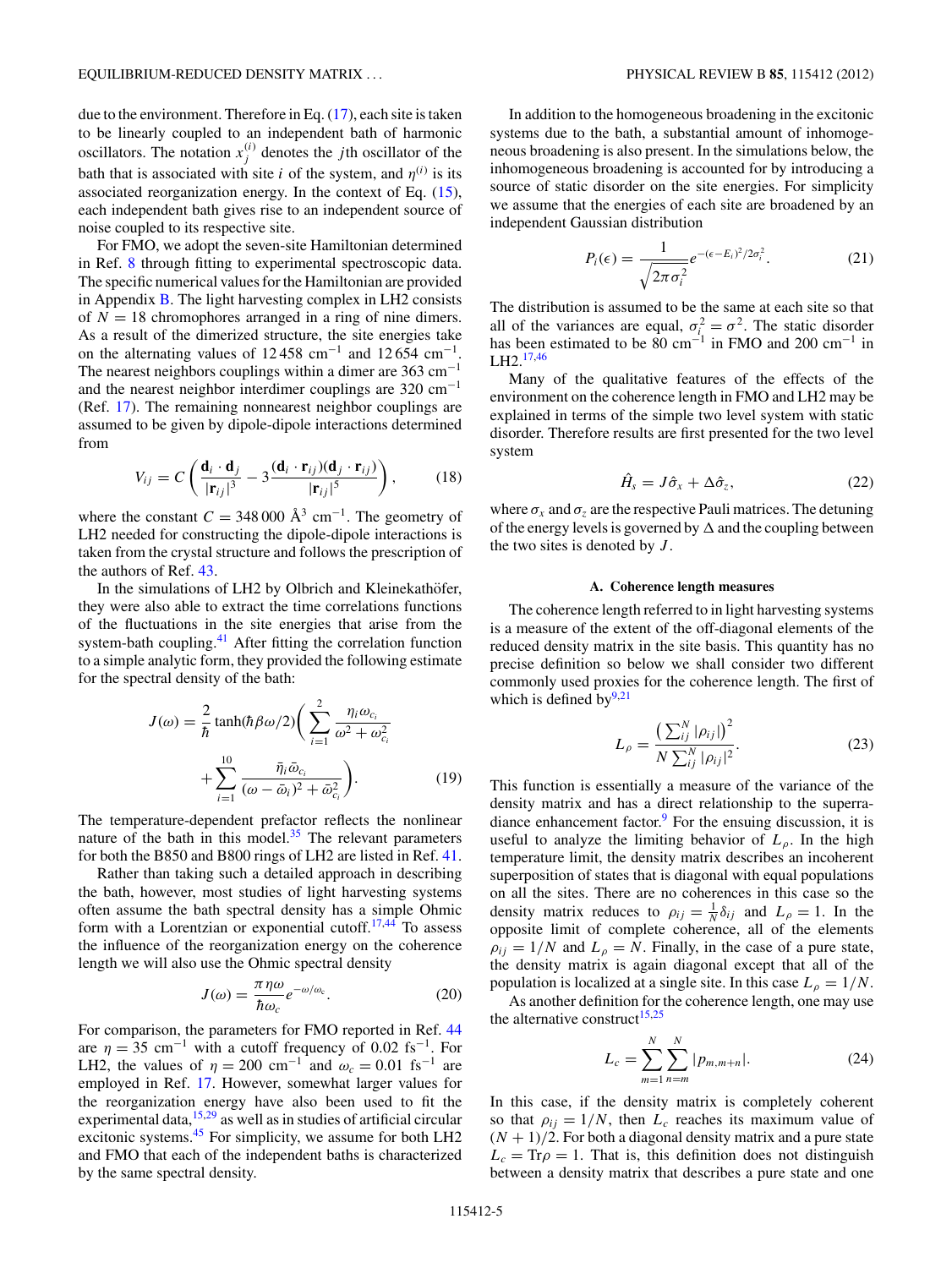<span id="page-5-0"></span>that characterizes an incoherent superposition of states. The behavior of both of these definitions, as well as several others, has been discussed at length in Ref. [21](#page-12-0) in the specific context of LH2 with static disorder. Below, we will not be particularly interested in the absolute values of either definition, only the ability of the respective coherence length measure to accurately reflect the changes in the density matrix induced by the environment.

# **IV. NUMERICAL RESULTS**

### **A. Two level systems**

It will become apparent below that many of the qualitative features seen in the coherence length of the two more complicated systems can be captured by the respective symmetric and biased systems. Before discussing numerical results, it is helpful to analyze the limiting cases of the parameters in this simple model denoted by the variance of the static disorder  $\sigma^2$ , inverse temperature  $β$ , coupling *J*, and bias,  $Δ$ . The reduced density matrix for the two level system without disorder is easily given by

$$
\hat{\rho}(\beta) = \frac{1}{2\lambda} (\lambda \hat{I} - \tanh(\beta \lambda) \hat{H}), \tag{25}
$$

where  $\hat{I}$  is the identity matrix and the eigenvalue  $\lambda =$  $\sqrt{J^2 + \Delta^2}$ . For this case the coherence length  $L_c = 1 + \Delta^2$  $\frac{J}{2\lambda}$  tanh( $\beta\lambda$ ), whereas

$$
L_{\rho} = \frac{\left[1 + \frac{J}{\lambda} \tanh(\beta \lambda)\right]^2}{1 + \tanh^2(\beta \lambda)}.
$$
 (26)

In the high temperature limit, the reduced density matrix represents a classical mixture regardless of the values of the other parameters and both of the coherence length measures are 1. In the limit of finite temperature but no static disorder, then the off-diagonal matrix elements are given by  $tanh(\beta\lambda)/2$ , and at sufficiently low temperature, all of the elements of the reduced density matrix reach a (maximal) value of 1*/*2 indicating a completely coherent state. As the width of the static disorder is increased, the fluctuations will eventually destroy the coherences even at low temperature. For the symmetric two level system, each realization of the static disorder leads to a detuning of the energy levels and thus to a decrease in the coherence length. When the width of the disorder distribution is sufficiently large, the averaged density matrix is again diagonal but the mechanism is different than in the high temperature limit. In this case each realization of the disorder leads to a density matrix that is localized on one of the two sites. It is only after averaging over the distribution of static disorder that one recovers a density matrix with equal populations.

To make these claims more concrete, the coherence length  $L_p$  is shown for the symmetric and biased two level system in Fig.  $1(a)$  as a function of the inverse temperature for various values of the static disorder. As described above, for the symmetric case with very weak static disorder, *Lρ* increases as the temperature is lowered eventually reaching the maximal value of 2. As the width of the static disorder distribution increases, the coherence length is steadily reduced. That is, the unbiased case is maximally coherent without disorder. Static



FIG. 1. (Color online) The effect of static disorder on  $L<sub>0</sub>$ calculated for the symmetric (top) and biased (bottom) two level system. In both cases  $J = 1$  and the detuning is the  $\Delta = 2J$  biased case. The variance of the static disorder is  $\sigma^2 = 10$  for the (green) dot-dashed line, 1 (blue) dotted line, 0*.*1 (red) dashed line, and 0*.*01 (black) solid line. Note the plateau at low temperatures in the symmetric case and the peak in (b).

disorder can only lead to a decrease of the coherence length in symmetric systems.

While the biased two level system behaves similarly at high temperatures, it displays qualitatively different behavior in the low temperature regime as shown in Fig.  $1(b)$ . There are two interesting features in this case. Most notably, a maximum in  $L_p$  appears as a function of the temperature even in the absence of disorder. Second, it can be seen that a finite amount of disorder can increase the coherence length at low temperature. The first feature may be explained by noting that a maximum in  $L_\rho$  will be observed when the derivative of Eq. (26) with respect to  $\beta$  is zero. This leads to the the explicit relation

$$
\beta = \frac{1}{2\lambda} \ln \left( \frac{\lambda + J}{\lambda - J} \right),\tag{27}
$$

which may be expressed alternatively in terms of the partition function as  $\frac{\partial \ln Z}{\partial \beta} = J$ . For the symmetric two level system  $(\lambda = J)$ , Eq. (27) demonstrates that a maximum exists only at zero temperature. As the bias increases the maximum shifts to higher temperatures. This feature, however, is present only for this particular definition of coherence length. No such maximum can exist for  $L_c$ ; this measure increases monotonically with the inverse temperature. As noted above  $L<sub>\rho</sub>$  encodes information about the populations as well as the coherences while  $L_c$  does not. The peak in  $L_p$  along with values less than 1 are an indication that the population is becoming localized on one of the sites.

The second interesting feature of Fig.  $1(b)$  is that at low temperatures, increasing the width of static disorder may lead to an increase of  $L<sub>\rho</sub>$ . This behavior is captured by either definition of the coherence length. For the two level system, the coherence length is determined simply by the single off-diagonal element of the reduced density matrix. In Fig. [2,](#page-6-0)  $\rho_{12}$  is shown as a function of the width of the static disorder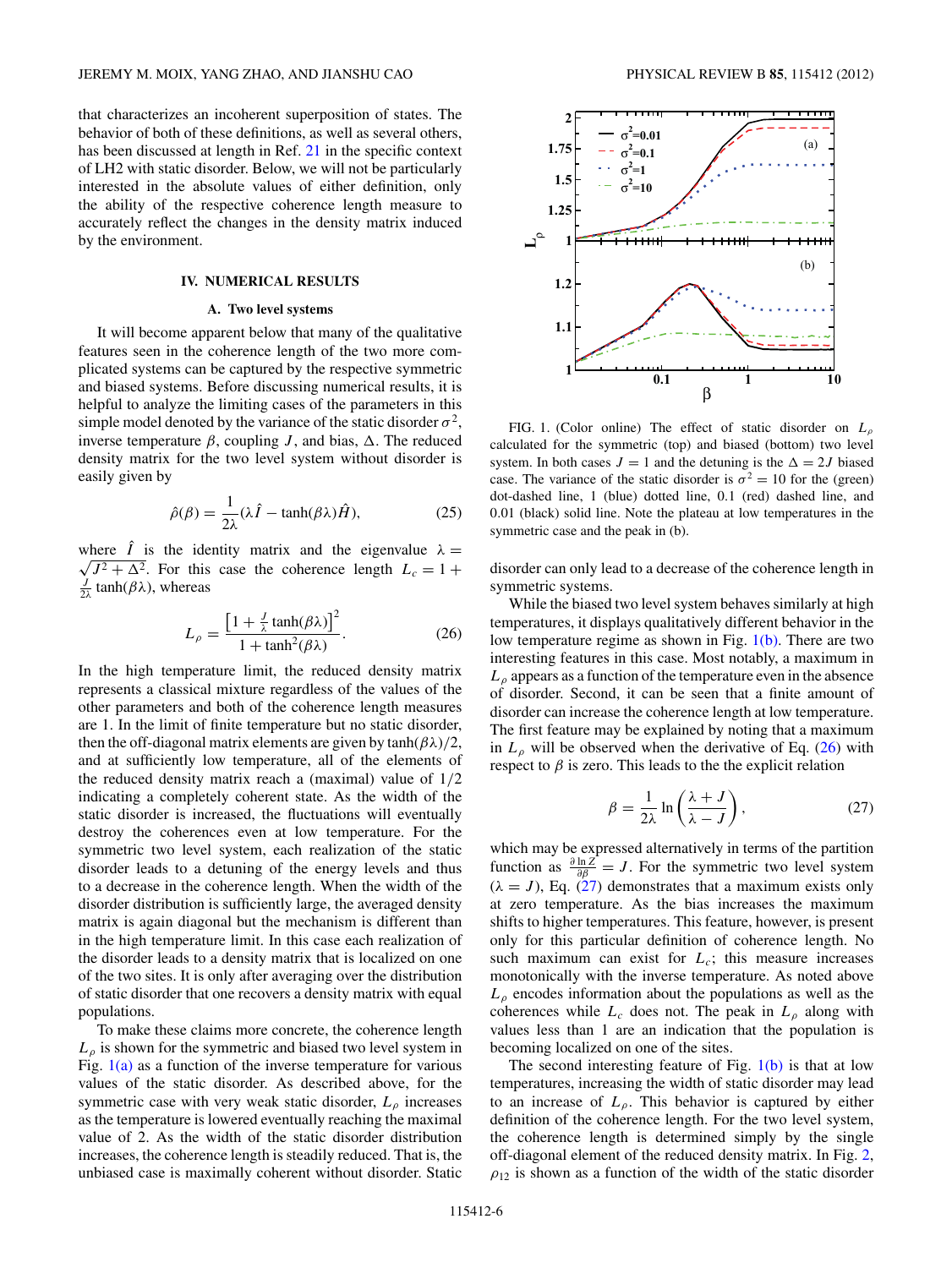<span id="page-6-0"></span>

FIG. 2. (Color online) The of-diagonal element of the density matrix calculated as a function of the variance of the static disorder distribution. In both cases  $J = 1$  and the temperature is fixed at  $\beta = 10$ . The (green) dot-dashed line, (blue) dotted line, (red) dashed line, and (black) solid line correspond to detunings of the energy levels of  $\Delta = 4J, 2J, J, 0$ , respectively.

distribution for various cases of the bias with a fixed inverse temperature of  $\beta = 10$ . This temperature is sufficiently low such that it is only necessary to consider the off-diagonal element of the reduced density matrix at zero temperature. In this case, the disorder-averaged density matrix element is given by

$$
|\rho_{12}| = \frac{J}{2} \langle [J^2 + (\Delta + \epsilon)^2]^{-1/2} \rangle, \tag{28}
$$

where the average is taken over the distribution of Gaussian disorder,  $P(\epsilon)$  in Eq. [\(21\)](#page-4-0). Only for the case of the symmetric two level system can  $\rho_{12}$  be calculated exactly for which one obtains

$$
|\rho_{12}| = \frac{1}{\sqrt{2\pi\sigma^2}} e^{\frac{J^2}{4\sigma^2}} \frac{J}{2} K_0 \left(\frac{J^2}{4\sigma^2}\right),
$$
 (29)

where  $K_0$  is the zero-order modified Bessel function of the second kind. This expression decreases monotonically with increasing width of the static disorder distribution as also seen from Fig.  $1(a)$ . That is, the introduction of disorder can only decrease the coherence length in the symmetric two level system.

Likewise, the two level system is maximally coherent also in the absence of bias. The presence of bias reduces  $\rho_{12}$  by a factor of  $J/\sqrt{J^2 + \Delta^2}$  at low temperature. For small but finite disorder so that the ratio  $J^2/\sigma^2$  is large, the initial increase in the coherence length of the biased two level system with increasing disorder seen in Figs.  $2$  and  $1(b)$  may be computed from Eq.  $(28)$  as

$$
|\rho_{12}| \approx \frac{J}{2\lambda} \left( 1 + \sigma^2 \frac{2\Delta^2 - J^2}{2\lambda^4} + O(\sigma^4) \right). \tag{30}
$$

As can be seen from this expression, for  $2\Delta^2 > J^2$ , there will be an initial increase in the magnitude of the off-diagonal element of the reduced density matrix, and hence also the coherence length.

The physical origin of the increase in the coherence length may be explained by realizing that the disorder gives rise to a distribution of site energies. The coherence length will be largest when the overlap of the two site energy distributions is maximized. It is easily seen for the symmetric two level system that this criterion implies that the coherence is largest only when the distribution of static disorder has zero width as seen in Figs.  $1(a)$  and 2. However, for the biased case, there will be an optimal width of the static disorder distribution that will increase the overlap of the two sites. This leads to a maximum in the coherence length at a nonzero value of the width of the static disorder distribution in biased systems as seen in Fig. [1\(b\).](#page-5-0) It will be seen below that many of these simple qualitative considerations regarding the coherence length in two level systems will also hold true in the more complicated settings of LH2 and FMO.

### **B. LH2**

# *1. Reduced density matrix*

In Ref. [17,](#page-12-0) Strümpfer and Schulten presented the numerically exact time evolution of the exciton populations in LH2 obtained from the hierarchical equation-of-motion approach. They noted that the long time, steady state behavior of the exciton populations did not coincide with the those calculated from the Boltzmann populations of the bare system Hamiltonian. The difference is not entirely negligible; it lowers the population of the lowest energy state by roughly 15%. Here we show that the steady state that is reached in the long time limit of their calculations is simply the true equilibrium state of the full system-bath Hamiltonian. In Fig. 3, the Boltzmann populations of the seven most populated exciton states (the lower three are doubly degenerate) are presented as well as the corresponding values obtained from the exact path integral calculations. The exciton populations are given by  $P_i(\beta) = \langle \psi_i | \rho(\beta) | \psi_i \rangle$ , where  $\psi_i$  labels the *i*th exciton basis function. The results in Fig. 3 are in excellent agreement with the corresponding values presented in Ref. [17.](#page-12-0) The difference between the populations calculated from the Boltzmann distribution and the reduced density matrix seen in Fig. 3 is an indication of the entanglement of the system and bath in the single excitation manifold. That is, the true



FIG. 3. (Color online) The Boltzmann populations (black) lines and the exact equilibrium populations (red) lines for the seven most populated states of LH2 at 300 K. The lower three states are doubly degenerate. The thermal bath is modeled by the Ohmic spectral density described in Eq. [\(20\)](#page-4-0) with a reorganization energy of 200 cm<sup>-1</sup> and cutoff frequency of  $100$  fs<sup>-1</sup>.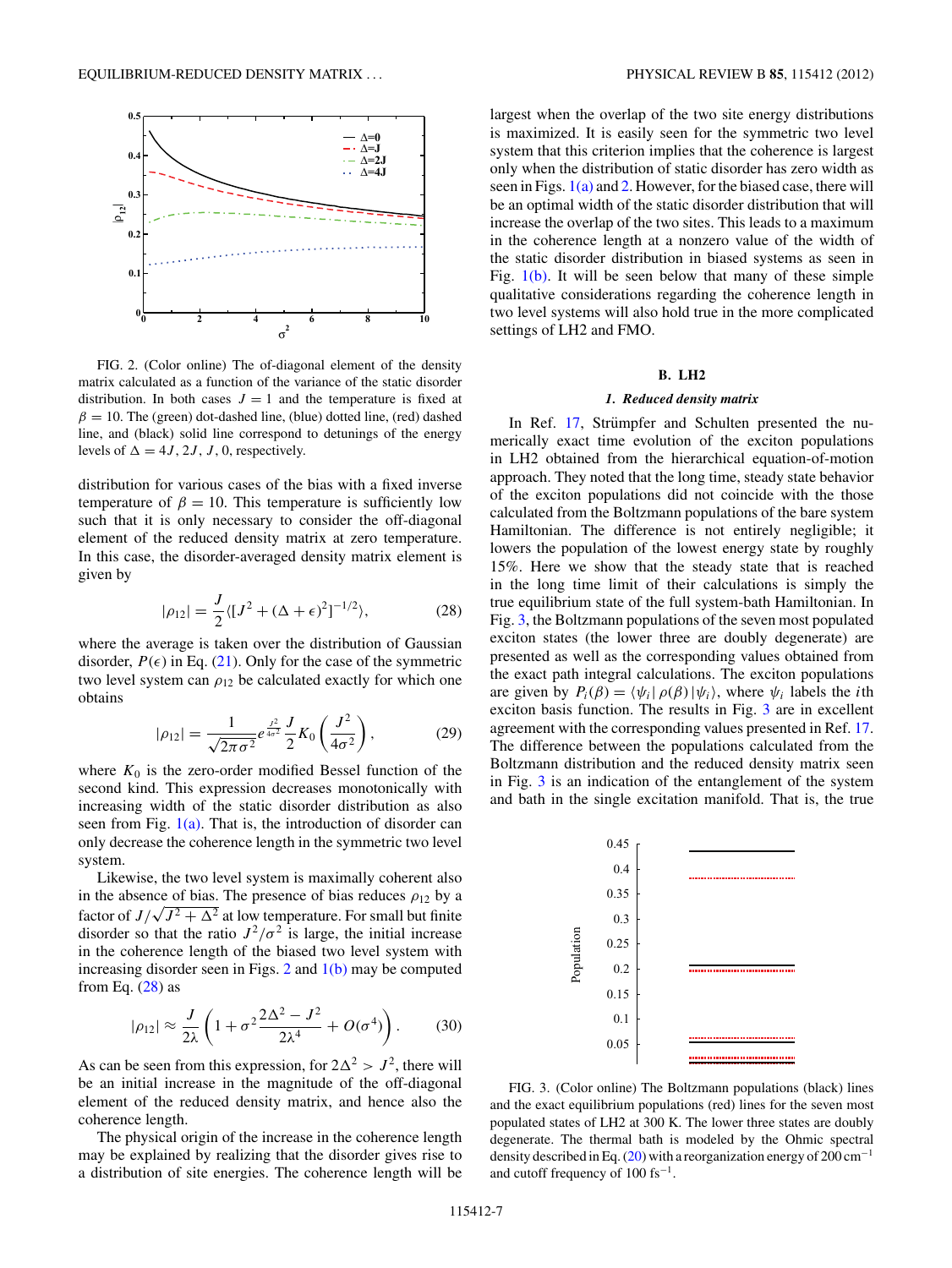<span id="page-7-0"></span>

FIG. 4. (Color online) The absolute value of the density matrix elements  $|\rho_{nm}|$  for LH2 at a temperature of 100 K. The left is the Boltzmann distribution and the right is the exact reduced density matrix calculated at a reorganization energy of 600  $cm^{-1}$ .

equilibrium state for LH2 cannot be written as a product of independent system and bath states as is often assumed, even at room temperature. For example, in subsequent calculations of the energy transfer rate between two LH2 rings based on Forster theory, Strümpfer and Schulten noted that using the correct equilibrium distribution instead of the populations given by the Boltzmann distribution leads to a corresponding decrease in the transfer rate of approximately 10%. As will be demonstrated below, this correction becomes more important when either the temperature is lowered or the system-bath coupling increases.

To analyze the role of the environment in more detail, a comparison of the exact reduced density matrix and the approximate Boltzmann distribution at 100 K is shown Fig. 4. In the absence of the thermal bath, the density matrix shown in Fig.  $4(a)$  is almost completely delocalized. However, when the bath is included in Fig.  $4(b)$  then the coherence length of the reduced density matrix is drastically reduced. Due to the circular arrangement of the chromophores in LH2, the Boltzmann density matrix must reflect the underlying symmetry of the Hamiltonian. The exact reduced density matrix must also preserve this symmetry since each of the independent thermal baths are identical. One important consequence of this result, for example, is that the exact reduced density matrix is diagonal in the exciton basis for any values of the temperature or bath parameters. An additional consequence of this symmetry is that all of the independent information contained in the density matrix for LH2 is captured by the elements of a single row or column. Therefore, these elements will be used to provide a more quantitative comparison for how the temperature and system-bath coupling strength effect the localization length in LH2.

The first ten elements of the first row in the reduced density matrix are shown in Fig.  $5(a)$  for four different temperatures with a constant reorganization energy of 350 cm<sup>−</sup><sup>1</sup> using the Ohmic spectral density. Perhaps surprisingly, at 1000 K there is still some coherence present in LH2 as well as noticeable corrections to the Boltzmann distribution due to the bath. As the temperature is lowered, the density matrix becomes more delocalized as expected. However, the corrections to the Boltzmann distribution due to the bath become more significant as well. Notice also that the difference between the Boltzmann results and the exact results is not systematic with increasing distance from the diagonal. For example, the



FIG. 5. (Color online) The density matrix elements  $\rho_{1i}$  for LH2 versus the site number. In (a) the black, green, blue, and and red lines correspond to temperatures of 1000, 300, 150, and 40 K with a fixed reorganization energy of 350 cm<sup>−</sup>1. The solid lines with squares are the values calculated from the Boltzmann distribution and the dashed lines with circles are the corresponding exact results from the path integral calculations. In (b) the (black) squares, (red) circles, (green) triangles, (blue) crosses, and (purple) stars correspond to the Boltzmann distribution, and reorganization energies of 100, 200, 400*,* and 600 cm<sup>−</sup>1, respectively, with a fixed temperature of 100 K.

largest difference between the Boltzmann and exact results shifts to larger site numbers as the temperature decreases. This fact prevents one from representing the exact density matrix simply as a Boltzmann distribution of the bare system with an effective temperature. The influence of the reorganization energy on the density matrix is shown in Fig.  $5(b)$  at a fixed temperature of 100 K. As the system-bath coupling increases, the off-diagonal elements of the density matrix display a corresponding decrease. These two results in Figs.  $5(a)$  and (b) demonstrate that the system and bath are substantially entangled in the single exciton manifold for almost all physically relevant values of the environmental parameters. Treating the initial density matrix as a product state, as is generally done in most calculations of the dynamics in light harvesting systems, introduces an additional source of error that is not negligible, particularly at low temperatures.

#### *2. Coherence lengths in LH2*

While direct inspection of the density matrix provides the most unambiguous interpretation of the influence of the environment on the coherence length, it can become cumbersome for systems that lack the symmetry of LH2. As a result, a variety of measures have been proposed to quantify the coherence length. They all provide some representation of the extent of the off-diagonal elements by assigning a single number for a given density matrix. It can already be seen from the above discussions that this distillation of information in the density matrix cannot be completely satisfactory. In this section we will compare two commonly used definitions for the coherence length. The influence of noise on the coherence length in LH2 is shown in Fig. [6](#page-8-0) as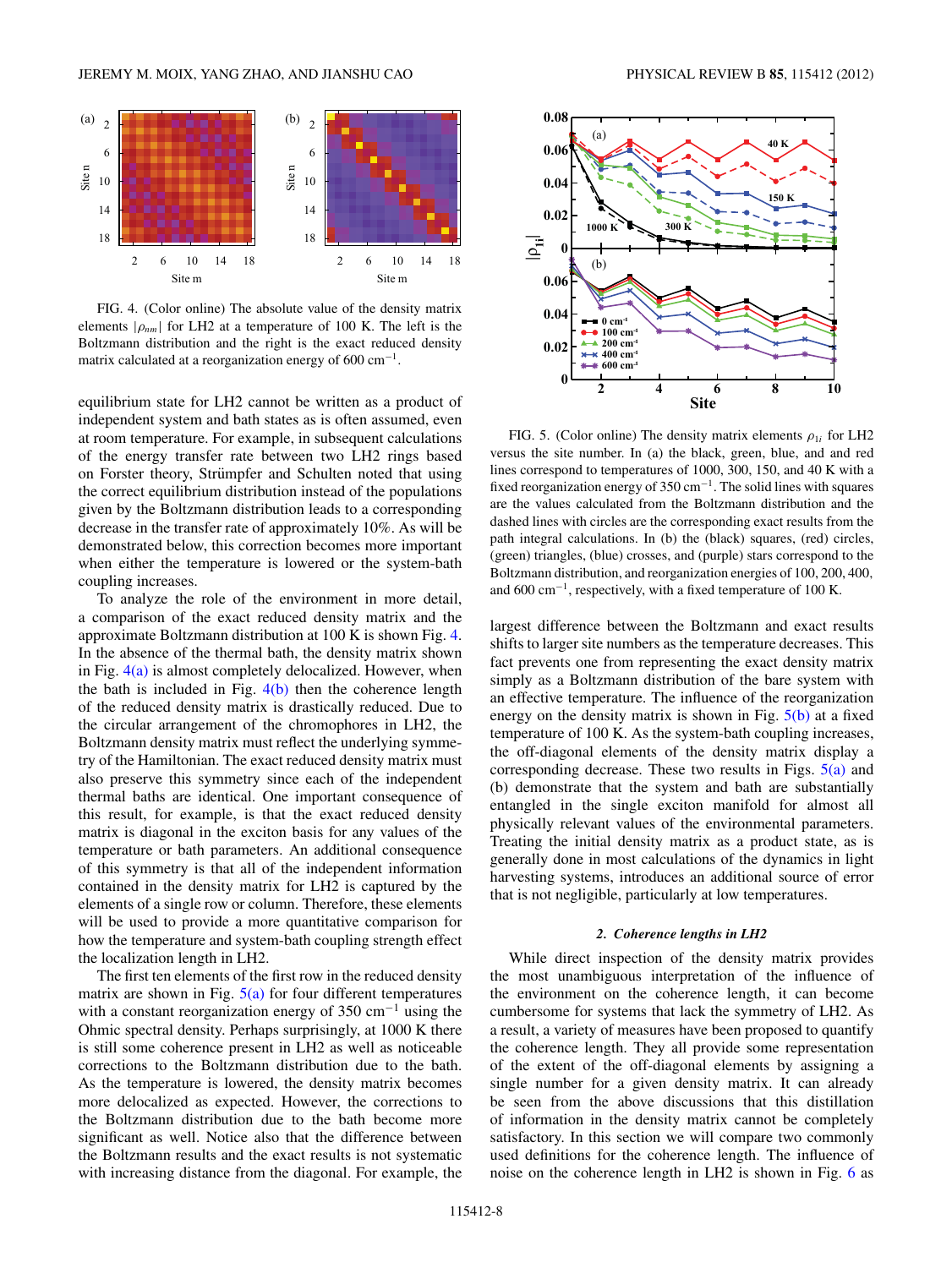<span id="page-8-0"></span>

FIG. 6. (Color online) The coherence lengths (a)  $L<sub>\rho</sub>$  and (b)  $L<sub>c</sub>$ (b) calculated for LH2 as a function of temperature for increasing reorganization energy. The solid (black) line is obtained from the Boltzmann populations without noise. The reorganization energies of 85, 175, 350, and 520 cm<sup>-1</sup> are indicated by the (red) line with dots, (green) line with crosses, (blue) line with triangles, and (purple) line with squares, respectively. Note the increasing decay from the plateau at low temperatures.

a function of the temperature. The Ohmic spectral density is used here to assess how the reorganization energy effects the coherence length. Results for the spectral density of Ref. [\(20\)](#page-4-0) are included below. In the incoherent high temperature limit, the coherence length is 1 as expected since the density matrix is diagonal in this case. However, this limit is not reached until unphysically high values of the temperature. As was noted from the direct examination of the density matrices above in Fig. [5,](#page-7-0) as the temperature is lowered in the absence of noise, the coherence length gradually increases eventually reaching the respective maximal value in either measure. Likewise, increasing the strength of the system-bath coupling generally leads to a decrease in the coherence length. There are, however, some significant differences between the two coherence length measures, particularly at low temperatures. In Fig. 6, *Lρ* shows very little dependence on the reorganization below 100 K regardless of the strength of the noise, whereas  $L_c$  steadily decreases with increasing reorganization energy. Compared with Fig. [5,](#page-7-0)  $L_c$  seems to provide a more consistent reflection of the density matrix in this case.

Aside from the role of homogeneous broadening, there is an additional source of decoherence in excitonic systems due to static disorder. The coherence lengths calculated for LH2 with static disorder are shown in Fig. 7. The width of the static disorder distribution was estimated to be 200 cm<sup>-1</sup> in Ref. [17,](#page-12-0) although estimates for this quantity vary widely. As static disorder is introduced into the system, the coherence length steadily decreases as expected from the above discussion for two level systems. Additionally, the two different definitions for the coherence length display qualitatively similar behavior as has been observed before.<sup>[21](#page-12-0)</sup> However, in contrast to the case of noise, at low temperatures  $L_{\rho}$  now displays a stronger dependence on the disorder than *Lc*. Additionally, in both (a) and



FIG. 7. (Color online) The coherence lengths (a)  $L<sub>\rho</sub>$  and (b)  $L<sub>c</sub>$ calculated for LH2 as a function of temperature for increasing static disorder. The solid (black) line is obtained from the Boltzmann populations without any static disorder. The widths of the static disorder distribution of 100, 200, 300, and 400 cm<sup>−</sup><sup>1</sup> are indicated by the (red) line with dots, (green) line with crosses, (blue) line with triangles, and (purple) line with squares, respectively. Note the increasing persistence of the plateau with increasing disorder.

(b) the coherence length reaches a plateau at low temperature. Such a feature is not formed in the case of the noise.

The affect of both noise and disorder on the coherence length in LH2 is shown in Fig. 8. Here the spectral density of the bath is taken as the form suggested by Olbrich *et al.* in Eq.  $(19).<sup>41</sup>$  $(19).<sup>41</sup>$  $(19).<sup>41</sup>$  $(19).<sup>41</sup>$  Qualitatively, the differences in the coherence lengths computed with this complicated spectral density and



FIG. 8. (Color online) The coherence lengths (a)  $L_p$  and (b)  $L_c$ calculated for LH2 as a function of temperature. The solid (black) line is obtained from the Boltzmann populations without noise or disorder. The (red) line with dots is obtained from calculations with noise only using the spectral density of Eq. [\(19\)](#page-4-0), the (green) line with crosses is obtained from calculations with static disorder only with a width of 200 cm<sup>-1</sup>, and the (blue) line with triangles is from calculations with both noise and disorder.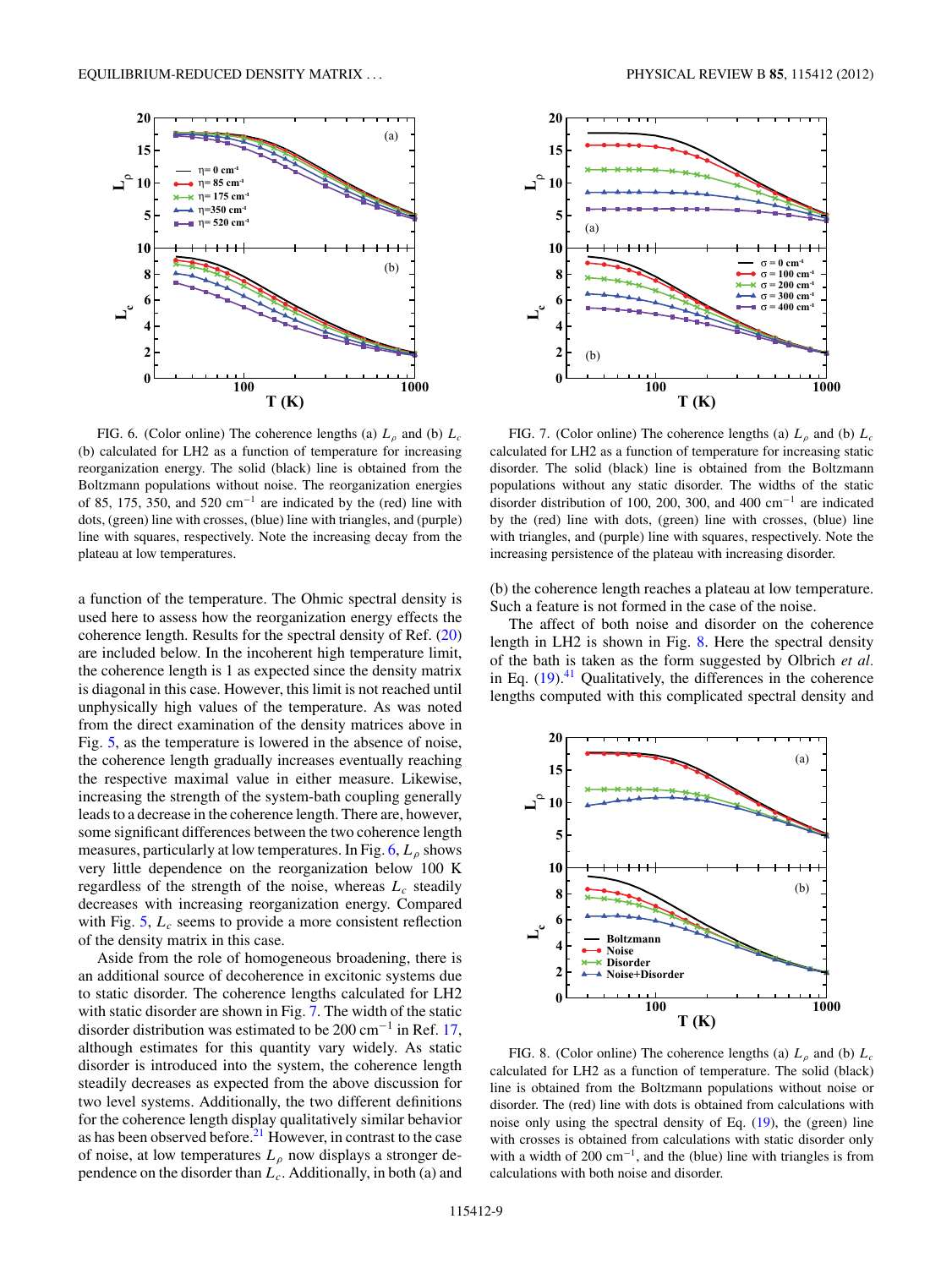<span id="page-9-0"></span>

FIG. 9. (Color online) The distribution of the the coherence lengths (a)  $L_p$  and (b)  $L_c$  for LH2. The top, middle, and bottom panels correspond to temperatures of 200, 100, and 40 K. The solid (black) lines represent the distributions obtained with static disorder only with a width of 200 cm<sup>−</sup>1. The dashed (red) lines display the results of disorder and noise using the spectral density of Eq. [\(19\)](#page-4-0). Note the broadening induced by disorder and the shift that results from the noise.

the simpler form used previously in Fig. [6](#page-8-0) is rather small. The use of Eq. [\(19\)](#page-4-0) leads to results that are quite similar to the Ohmic form used previously with a reorganization energy of between 200 and 300 cm<sup>-1</sup>. The spectral density of Eq.  $(19)$ possess several strong peaks in the low frequency region which have been claimed to be essential to correctly describe the energy relaxation process in LH2.<sup>[41,47,48](#page-13-0)</sup> Their influence on the coherence length, however, appears to be rather small. The real-time dynamics are more likely to exhibit a greater sensitivity to these components of the respective spectral densities. Results showing the effects of static disorder with a width of 200 cm<sup>-1</sup> as was suggested in Ref. [17](#page-12-0) are also shown in Fig. [7.](#page-8-0) It is important to note that the combined effect of static disorder and thermal noise on the coherence length is not simply cumulative. This is particularly noticeable at low temperature in the case of  $L_\rho$ , but also for  $L_c$ . That is, both of these effects need to be properly accounted for in this regime to accurately describe the system.

To understand more clearly the difference between noise and disorder, the distribution of coherence lengths calculated with disorder alone and with noise and disorder is shown in Fig. 9 at three different temperatures. The role of temperature, in general, provides the largest contribution to the coherence length distributions. At high temperatures, particularly for *Lc*, the distributions are quite sharp and neither disorder nor noise provide a significant contribution to the coherence length in this case. This is consistent with the small spread in coherence lengths seen above in Figs. [7](#page-8-0) and [6](#page-8-0) at high temperature for any values of the reorganization energy or disorder. The influence of static disorder is seen to both broaden the coherence length distributions as well as to introduce a skew toward lower values. These features become more pronounced at low temperatures. Including noise provides an additional constant shift of the whole coherence length distribution. The notable exception to this rule is the distribution of the  $L_\rho$  at 40 K where the presence of noise causes both a large shift and substantial change in the shape of the coherence length distribution. It is this effect which leads to the maximum as a function of temperature in Fig. [8.](#page-8-0) One also notes that there is little difference between the static disorder distributions of *Lρ* at 40 and 100 K. This accounts for the plateau in the coherence length distributions seen at low temperature in Fig. [7.](#page-8-0)

### *3. Quenched and annealed disorder*

Often in studies of light harvesting systems static disorder is said to arise from the very low frequency motions of the bath caused by large-scale motions of the protein environment. However, this statement is inconsistent with the manner in which the calculations of static disorder are actually performed. Static disorder is due to the different local environments surrounding each of the chromophores. It leads different realizations of independent system Hamiltonians as occur, for example, in impurity models. The disorder that results from a very slow (adiabatic) bath, on the other hand, arises from internal degrees of freedom. The latter is a manifestation of annealed disorder, while the former is known as quenched disorder. It is generally accepted that the disorder present in light harvesting systems corresponds to quenched disorder. Each sample of the static disorder corresponds to a physically realizable Hamiltonian as demonstrated by single molecule experiments. While the subtle difference between the two may seem only semantic, the consequences of this distinction can by quite significant. For example, annealed disorder implies that the system is ergodic and will (eventually) explore all possible bath configurations whereas quenched disorder corresponds to a system that is not ergodic.

An adiabatic bath can be easily considered within the formalism developed in Sec. [II.](#page-2-0) This regime is obtained in the limit that the cutoff frequency of the spectral density goes to zero. In this case, the dynamics of the bath degrees of freedom are much slower than that of the system. The kernel *K*(*τ*) in Eq. [\(8\)](#page-2-0) then becomes independent of *τ* and may be replaced by a constant. The functional integral over the external field in Eq. [\(11\)](#page-2-0) then reduces to a standard integral over a single Gaussian distribution with a fixed variance of the annealed disorder  $\sigma_{\text{ad}}^2$ . The final result of this procedure is that the reduced density matrix is given by  $\hat{\rho}(\beta) = \langle e^{-\beta \hat{H}} \rangle / \langle Z \rangle$ , where the angular brackets denote averaging with respect to the resulting Gaussian distribution of realizations of the slow bath. As with the case of general noise discussed above, the averaging here arises from tracing out the bath degrees of freedom. Contrast this situation with that of of quenched disorder in which one is led to the alternate expression for the reduced density matrix,  $\hat{\rho}(\beta) = \langle e^{-\beta \hat{H}}/Z \rangle$ . The averaging here is carried out over the distribution of Hamiltonians. It is clear that these two approaches are not equivalent. They lead to qualitatively different behavior at low temperatures.

The adiabatic bath model has been extensively analyzed in the context of the two level system. $31$  In this model, there exists a critical value of the system parameters at which self trapping occurs. The system becomes localized when  $\beta \sigma_{\rm ad}^2 / J > 1$ , where *J* is the coupling between the two levels.<sup>31</sup> This transition persists for larger systems and is shown in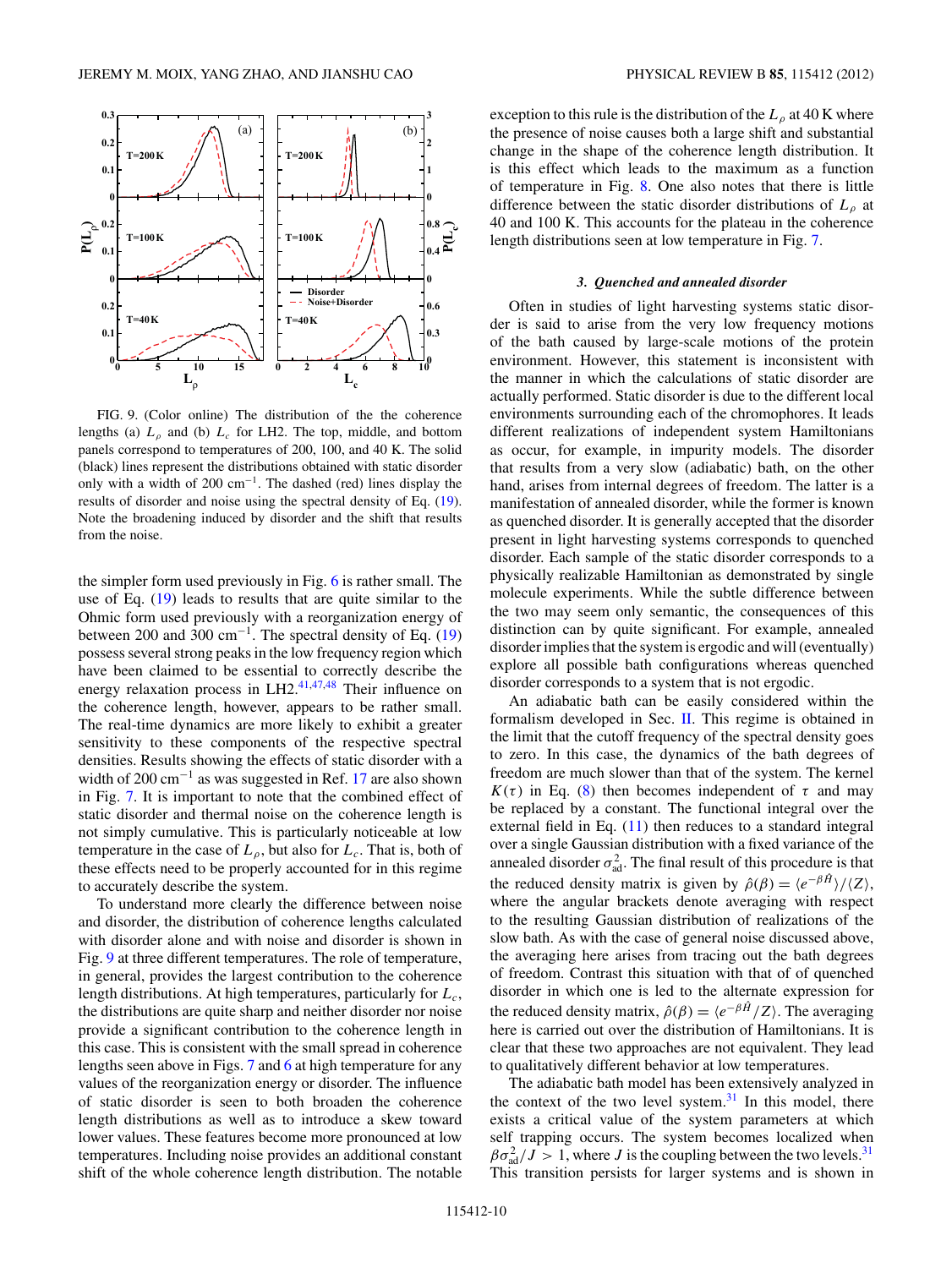<span id="page-10-0"></span>

FIG. 10. (Color online) The coherence lengths (a)  $L<sub>\rho</sub>$  and (b)  $L<sub>c</sub>$ (b), calculated for LH2 as a function of temperature for increasing strength of the annealed disorder. The solid (black) line is obtained from the Boltzmann populations without any disorder. The widths of the annealed disorder distribution of 100, 200, 300, and 400 cm<sup>−</sup><sup>1</sup> are indicated by the (red) line with dots, (green) line with crosses, (blue) line with triangles, and (purple) line with squares, respectively.

Fig. 10 for LH2. Provided that the strength of the annealed disorder is greater than a critical value, there is a transition to a localized state at low temperature as indicated by the dramatic decrease seen in the coherence length measures. In contrast, the case of quenched disorder shown previously in Fig. [7](#page-8-0) displayed the opposite behavior. There, both of the coherence length measures increased monotonically with decreasing temperature. It should be noted that a proper treatment of the limit of  $K(\tau)$  for small  $\omega_c$  leads a variance of the adiabatic bath that depends on both the temperature and reorganization energy. However, to be consistent with the treatment of static disorder and the analysis of Ref. [31,](#page-13-0) here we simply take  $\sigma_{ad}$ to be constant.

It is unlikely, however, that the adiabatic bath plays a large role in light harvesting systems as the migration of the exciton from one independent complex to another occurs on relatively fast time scales. Observing the effects of annealed disorder may be possible in other cases such as in extended *J* aggregates where exciton lifetimes and diffusion lengths can be much longer than in light harvesting systems. It is known that the coherence length is related to both the superradiance and the Stokes shift at low temperatures. Observing transitions in these or other related quantities could be an indication that the slow bath fluctuations are nonnegligible. Regardless of the implications, the static disorder which is most often referred to in discussions of light harvesting systems should not be described in terms of slow bath fluctuations.

# **C. FMO**

Calculations of the coherence lengths performed for the FMO complex with static disorder are shown in Fig. 11. As with LH2, estimates for the width of the static disorder distribution vary widely although the value of 80  $cm^{-1}$  has been used to fit several experimental results[.46](#page-13-0) The coherence



FIG. 11. (Color online) The coherence lengths (a)  $L<sub>\rho</sub>$  and (b)  $L<sub>c</sub>$ (b), calculated for FMO as a function of temperature for increasing static disorder. The solid (black) line is obtained from the Boltzmann populations without any static disorder. The widths of the static disorder distribution of 40, 80, 160, and 320 cm<sup>−</sup><sup>1</sup> are indicated by the (red) line with dots, (green) line with crosses, (blue) line with triangles, and (purple) line with squares, respectively.

lengths in FMO display behavior that is qualitatively different from those seen in LH2 in Fig. [7.](#page-8-0) Even without static disorder, neither of the coherence lengths continually increase to their respective maximal value as the temperature is lowered as was observed for LH2. Similar to the results presented for the biased two level system in Fig. [1,](#page-5-0)  $L_{\rho}$  reaches a maximum value and then decreases as a function of the temperature. Additionally, at low temperatures it is seen that the static disorder can lead to an increase in the coherence length as was also observed in the biased two level system. As discussed previously, the peak in  $L_{\rho}$  and values less than one are an indication of the onset of localization at the lowest energy site. Direct inspection of the reduced density matrix confirms that this is the case. Regardless of the definition, both estimates yield rather small values for the coherence length that extends over one or two chromophores. As mentioned previously, FMO functions as an energy funnel in photosynthetic systems which efficiently transports energy from the antenna complex to the reaction center. Therefore, the equilibrium state will rarely be reached in this system. Nevertheless, FMO is considered here as simply a reasonable model for general disordered excitonic systems.

The coherence length distributions of FMO calculated with both disorder and noise are shown in Fig. [12.](#page-11-0) As with the case of LH2, the temperature effect is seen to have the largest impact on the coherence length distributions. It has been noted above that the presence of disorder can increase the coherence length in FMO. Figure [12](#page-11-0) demonstrates that the addition of noise may increase the coherence length even further. In all cases, the distribution of noise and disorder compared with that of disorder alone is shifted to higher values of the coherence length. The origin of the maximum that is observed in Fig.  $11(a)$  can be seen from the differences between the distributions of  $L_p$  at 200 and 100 K. At 100 K, a significant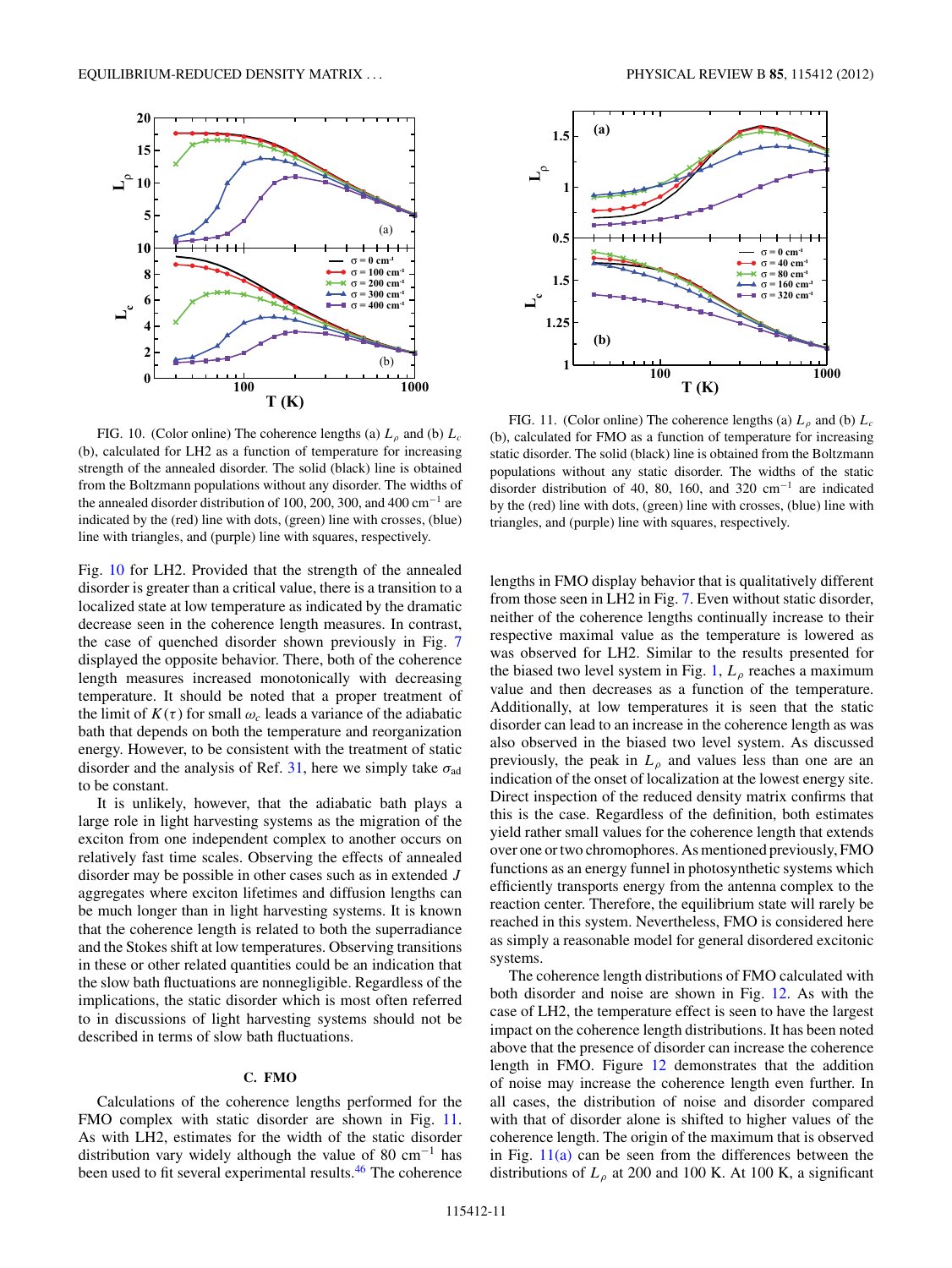<span id="page-11-0"></span>

FIG. 12. (Color online) The distribution of the the coherence lengths (a)  $L<sub>o</sub>$  and (b)  $L<sub>c</sub>$  for FMO. The top, middle, and bottom panels correspond to temperatures of 200, 100*,* and 50 K. The solid (black) lines represent the distributions obtained with static disorder only with a width of 80 cm<sup>−</sup>1. The dashed (red) lines display the results of disorder and noise with a reorganization energy of 35 cm<sup>−</sup>1.

portion of the distribution of coherence lengths is composed of values of  $L_\rho$  less than 1 which is indicative of localization on a single site.

### **V. CONCLUDING REMARKS**

A general and efficient method for computing the exact equilibrium matrix for systems governed by a system-bath Hamiltonian was presented. This approach has several advantages over standard implementations of the imaginary time path integral approach. First, due to a Hubbard-Stratonovich transformation, the time convolution that appears in the influence functional is replaced by an additional functional integral over an auxiliary Gaussian field, which is readily amenable to a straightforward importance sampling Monte Carlo procedure. Additionally this allows one to compute the entire reduced density matrix from a single simulation, whereas in standard path integral treatments each element of the density matrix must be evaluated separately. As was demonstrated above, the simplicity and versatility of this approach allows for the treatment of both quenched and static disorder, as well as general thermal noise all within the same framework outlined in Sec. [II.](#page-2-0)

Applying this technique, we presented exact results for the equilibrium reduced density matrix and the coherence lengths in FMO and LH2. For typical values of the system-bath coupling in these systems, it was demonstrated that the system and bath are entangled in the single exciton manifold, even at room temperature. As seen from Figs. [3](#page-6-0) and [5,](#page-7-0) the exciton populations are only approximately given by a Boltzmann distribution of the bare system, and this approximation becomes progressively worse as the system-bath coupling increases and the temperature is lowered.

The role of static disorder, thermal noise, and temperature on the coherence length was then systematically investigated for two commonly used measures of this quantity. Comparing Fig. [1](#page-5-0) with Figs. [7](#page-8-0) and [11](#page-10-0) it is seen that the qualitative influence of static disorder on LH2 and FMO is well described by that of the respective symmetric and biased two level system. An extensive analysis for the two level system was presented in Sec. [IV A.](#page-5-0) For symmetric systems, disorder only leads to a decrease in the coherence length, whereas in biased systems disorder may increase the coherence length. There are some important differences between the role of noise and disorder, particularly at low temperatures. For example, static disorder leads to a plateau in the coherence length that becomes increasingly pronounced with the increasing strength of the disorder at low temperatures. The addition of thermal noise, however, can prevent this feature from occurring.[34](#page-13-0) The combined effect of both noise and disorder shown in Figs. [9](#page-9-0) and 12 is different from either of them alone. In unbiased systems, increasing the temperature narrows the distribution of the coherence lengths, whereas static disorder leads to both broadening and skewing. The presence of noise results in an additional shift of the distribution towards localization. However, for biased systems such as FMO disorder can increase the coherence length, and the additional presence of noise may increase it further. Finally, the influence of the environment as modeled either by static disorder or a slow bath was compared in Figs. [7](#page-8-0) and [10.](#page-10-0) These two scenarios are not equivalent as is often claimed, and they lead to qualitatively different behavior at low temperature. Annealed disorder (a slow bath) leads to a sharp transition to localization at low temperature whereas quenched disorder does not.

While the two measures of the coherence length in Eqs. [\(23\)](#page-4-0) and [\(24\)](#page-4-0) provide the same qualitative picture of the effect of the environment on the coherence length at high temperatures, some significant differences appear in the low temperature regime. For biased systems such as FMO, *Lρ* shows a maximum in the coherence length as a function of temperature whereas  $L_c$  does not. In symmetric systems,  $L_p$  leads to a plateau in the coherence length at low temperatures that is much more pronounced than that of *Lc*. Additionally, *Lρ* predicts that LH2 is almost completely coherent at low temperatures regardless of the strength of the thermal noise. These qualitative differences should serve as a note of caution when using such coarse measures to characterize the coherence length in excitonic systems.

Due to the generality of the numerical scheme presented here, there are many possible extensions to this work. The application of this path integral technique to the study of the coherence length in larger systems such as *J* aggregates, the chlorosome, and nanotubes is currently being investigated. In a forthcoming publication the path-integral results provide a benchmark for various approximate methods including the polaron transformation and its variational form. Additionally, this approach can provide exact results for the thermal entanglement at finite temperatures in quantum information and quantum computing applications. Finally, we mention the possibility of analytically continuing imaginary time correlation functions to obtain the corresponding real-time quantities. For example, this would allow for the exact calculation of diffusion coefficients in rather large systems. These topics will be the focus of future publications.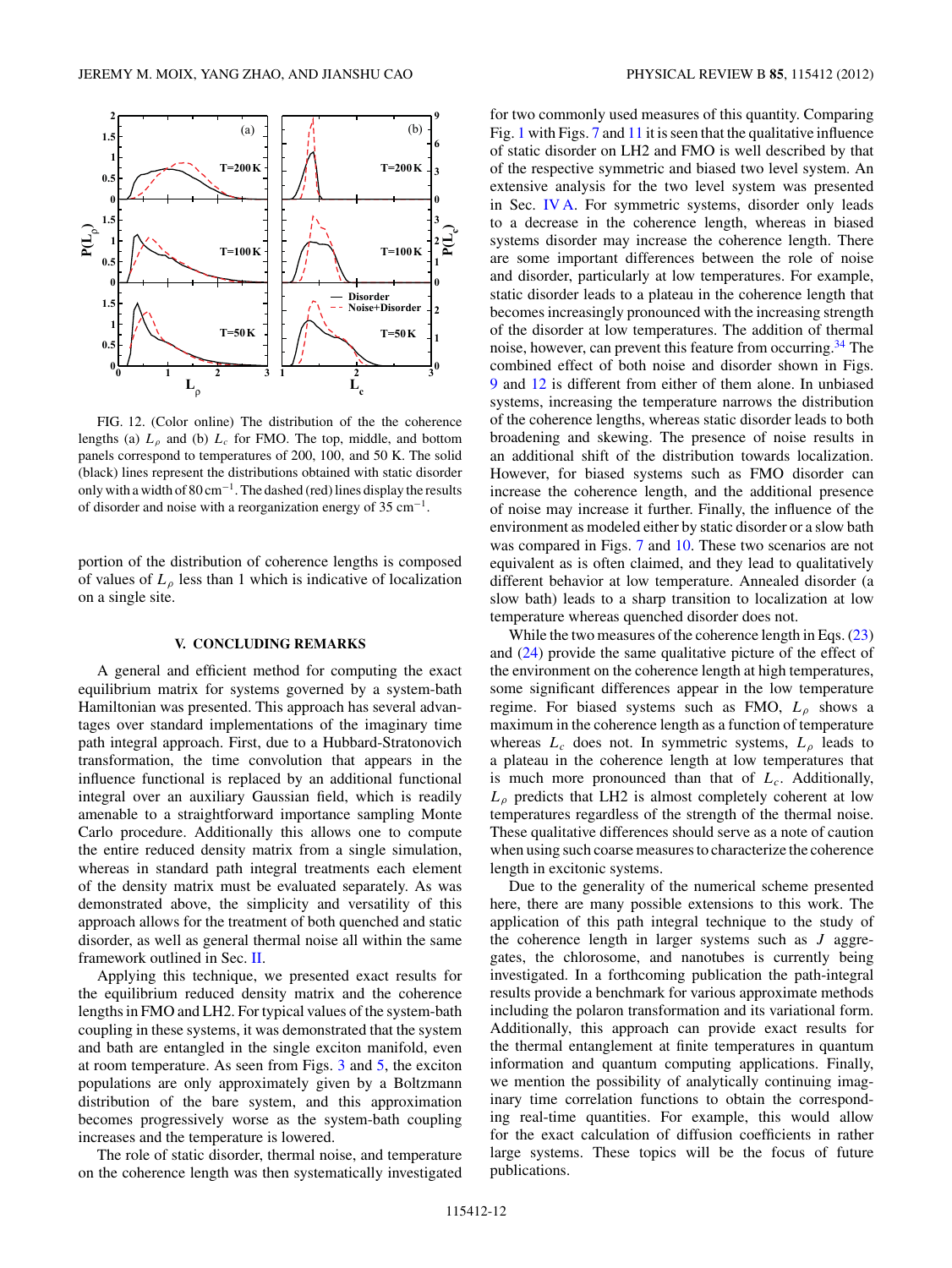# **ACKNOWLEDGMENTS**

<span id="page-12-0"></span>We thank Johan Strümpfer for providing the crystal structure of LH2 needed for constructing the Hamiltonian used in this work. This work was supported by grants from the National Science Foundation (Grant No. CHE-1112825), DARPA, and the Center for Excitonics at MIT funded by the Department of Energy (Grant No. DE-SC0001088). Additionally, support from the Singapore National Research Foundation through the Competitive Research Programme (CRP) under Project No. NRF-CRP5-2009-04 is gratefully acknowledged. J Cao is supported as part of the Center of Excitonics, an Energy Frontier Research Center funded by the U.S. Department of Energy, Officie of Science, Office of Basic Energy Sciences under Award No. DE-SC0001088.

# **APPENDIX A: DISCRETE SYSTEMS**

The procedure leading to Eq.  $(15)$  in Sec. [II](#page-2-0) is most easily generalized to discrete systems through the mapping formalism.[49,50](#page-13-0) In this approach, the discrete levels of the system Hamiltonian are mapped to continuous bosonic creation and annihilation variables through the relations  $|n\rangle\langle m| \rightarrow$  $a_n^{\dagger} a_m$ . The path integrals over the system and bath can then be constructed in a mixed representation using the usual coordinate states for the bath degrees of freedom and the coherent state representation for the bosonic modes. This approach has been successfully applied, for example, to model the dynamics of a two level system coupled to a dissipative vibrational degree of freedom. $51$  The construction of the system action for the bosonic modes requires some care, but was extensively discussed in Refs. 1 and  $52$ . However, as with the case of the continuous Hamiltonians discussed in the main text, the explicit form of the system action is never required. With these preliminaries, the procedure outlined in Sec. [II](#page-2-0) proceeds identically. The influence functional follows the continuous form before except with the system coordinate  $f(q)$  replaced by the proper coupling (generally it is one of the sites  $a_n^{\dagger} a_n$ ), and the Hubbard-Stratonovich transformation is unaffected. At the end of the calculation one can map the bosonic variables back to the original discrete levels, and finally obtain the result of Eq. [\(15\)](#page-3-0).

# **APPENDIX B: FMO HAMILTONIAN**

The Hamiltonian for FMO is taken from Ref. 8. The specific values (in  $cm^{-1}$ ) are given by

| $H_{\text{FM}}$                                                                                                                                                                                                                                                                                   |  |  |  |  |  |  |  |  |
|---------------------------------------------------------------------------------------------------------------------------------------------------------------------------------------------------------------------------------------------------------------------------------------------------|--|--|--|--|--|--|--|--|
|                                                                                                                                                                                                                                                                                                   |  |  |  |  |  |  |  |  |
|                                                                                                                                                                                                                                                                                                   |  |  |  |  |  |  |  |  |
|                                                                                                                                                                                                                                                                                                   |  |  |  |  |  |  |  |  |
| $=\begin{pmatrix} 280 & -106 & 8 & -5 & 6 & -8 & -4 \\ -106 & 420 & 28 & 6 & 2 & 13 & 1 \\ 8 & 28 & 0 & -62 & -1 & -9 & 17 \\ -5 & 6 & -62 & 175 & -70 & -19 & -57 \\ 6 & 2 & -1 & -70 & 320 & 40 & -2 \\ -8 & 13 & -9 & -19 & 40 & 360 & 32 \\ -4 & 1 & 17 & -57 & -2 & 32 & 260 \end{pmatrix}.$ |  |  |  |  |  |  |  |  |

\* jianshu@mit.edu

- 1H. Kleinert, *Path Integrals in Quantum Mechanics, Statistics, and Polymer Physics, and Financial Markets* (World Scientific, Singapore, 2004), 3rd ed.
- 2L. S. Schulman, *Techniques and Applications of Path Integration* (Wiley, New York, 1986).
- 3R. P. Feynman and F. L. Vernon, [Ann. Phys. \(NY\)](http://dx.doi.org/10.1016/0003-4916(63)90068-X) **24**, 118 (1963).
- 4H. Grabert, P. Schramm, and G.-L. Ingold, [Phys. Rep.](http://dx.doi.org/10.1016/0370-1573(88)90023-3) **168**, 115 [\(1988\).](http://dx.doi.org/10.1016/0370-1573(88)90023-3)
- 5J. Moix, J. Wu, P. Huo, D. Coker, and J. Cao, [J. Phys. Chem. Lett.](http://dx.doi.org/10.1021/jz201259v) **2**[, 3045 \(2011\).](http://dx.doi.org/10.1021/jz201259v)
- 6J. Wu, F. Liu, Y. Shen, J. Cao, and R. J. Silbey, [New J. Phys.](http://dx.doi.org/10.1088/1367-2630/12/10/105012) **12**, [105012 \(2010\).](http://dx.doi.org/10.1088/1367-2630/12/10/105012)
- 7J. Wu, F. Liu, J. Ma, X. Wang, R. Silbey, and J. Cao, e-print [arXiv:1109.5769](http://arXiv.org/abs/arXiv:1109.5769) (2011).
- <sup>8</sup>M. Cho, H. M. Vaswani, T. Brixner, J. Stenger, and G. R. Fleming, [J. Phys. Chem. B](http://dx.doi.org/10.1021/jp050788d) **109**, 10542 (2005).
- 9T. Meier, V. Chernyak, and S. Mukamel, [J. Phys. Chem. B](http://dx.doi.org/10.1021/jp970045v) **101**, [7332 \(1997\).](http://dx.doi.org/10.1021/jp970045v)
- <sup>10</sup>T. Meier, Y. Zhao, V. Chernyak, and S. Mukamel, [J. Chem. Phys.](http://dx.doi.org/10.1063/1.474746) **107**[, 3876 \(1997\).](http://dx.doi.org/10.1063/1.474746)
- 11R. Monshouwer, M. Abrahamsson, F. van Mourik, and R. van Grondelle, [J. Phys. Chem. B](http://dx.doi.org/10.1021/jp963377t) **101**, 7241 (1997).
- 12E. O. Potma and D. A. Wiersma, [J. Chem. Phys.](http://dx.doi.org/10.1063/1.475898) **108**, 4894 [\(1998\).](http://dx.doi.org/10.1063/1.475898)
- 13V. Chernyak, T. Meier, E. Tsiper, and S. Mukamel, [J. Phys. Chem.](http://dx.doi.org/10.1021/jp991893o) A **103**[, 10294 \(1999\).](http://dx.doi.org/10.1021/jp991893o)
- <sup>14</sup>T. Pullerits, M. Chachisvilis, and V. Sundström, [J. Phys. Chem.](http://dx.doi.org/10.1021/jp953639b) **100**, [10787 \(1996\).](http://dx.doi.org/10.1021/jp953639b)
- <sup>15</sup>O. Kühn and V. Sundström, [J. Chem. Phys.](http://dx.doi.org/10.1063/1.474803) **107**, 4154 (1997).
- 16J. Ray and N. Makri, [J. Phys. Chem. A](http://dx.doi.org/10.1021/jp9917143) **103**, 9417 (1999).
- <sup>17</sup>J. Strümpfer and K. Schulten, [J. Chem. Phys.](http://dx.doi.org/10.1063/1.3271348) **131**, 225101 [\(2009\).](http://dx.doi.org/10.1063/1.3271348)
- 18A. Yakolev, V. Novoderezhkin, A. Taisova, and Z. Fetisova, [Photosynth. Res.](http://dx.doi.org/10.1023/A:1014995328869) **71**, 19 (2002).
- 19Y. C. Cheng and R. J. Silbey, Phys. Rev. Lett. **96**[, 028103 \(2006\).](http://dx.doi.org/10.1103/PhysRevLett.96.028103)
- 20S. Jang, S. E. Dempster, and R. J. Silbey, [J. Phys. Chem. B](http://dx.doi.org/10.1021/jp010169e) **105**, [6655 \(2001\).](http://dx.doi.org/10.1021/jp010169e)
- $21$ M. Dahlbom, T. Pullerits, S. Mukamel, and V. Sundström, [J. Phys.](http://dx.doi.org/10.1021/jp004496i) Chem. B **105**[, 5515 \(2001\).](http://dx.doi.org/10.1021/jp004496i)
- 22V. Prokhorenko, D. Steensgaard, and A. Holzwarth, [Biophys. J.](http://dx.doi.org/10.1016/S0006-3495(03)74735-3) **85**, [3173 \(2003\).](http://dx.doi.org/10.1016/S0006-3495(03)74735-3)
- <sup>23</sup>O. Mülken, V. Bierbaum, and A. Blumen, *[Phys. Rev. E](http://dx.doi.org/10.1103/PhysRevE.75.031121)* 75, 031121 [\(2007\).](http://dx.doi.org/10.1103/PhysRevE.75.031121)
- 24H. Fidder, J. Knoester, and D. A. Wiersma, [J. Chem. Phys.](http://dx.doi.org/10.1063/1.461317) **95**, 7880 [\(1991\).](http://dx.doi.org/10.1063/1.461317)
- 25A. G. Dijkstra, T. la Cour Jansen, and J. Knoester, [J. Chem. Phys.](http://dx.doi.org/10.1063/1.2897753) **128**[, 164511 \(2008\).](http://dx.doi.org/10.1063/1.2897753)
- 26A. Eisfeld, S. M. Vlaming, V. A. Malyshev, and J. Knoester, [Phys.](http://dx.doi.org/10.1103/PhysRevLett.105.137402) Rev. Lett. **105**[, 137402 \(2010\).](http://dx.doi.org/10.1103/PhysRevLett.105.137402)
- 27S. M. Vlaming, V. A. Malyshev, and J. Knoester, [Phys. Rev. B](http://dx.doi.org/10.1103/PhysRevB.79.205121) **79**, [205121 \(2009\).](http://dx.doi.org/10.1103/PhysRevB.79.205121)
- 28R. Kumble and R. M. Hochstrasser, [J. Chem. Phys.](http://dx.doi.org/10.1063/1.476924) **109**, 855 [\(1998\).](http://dx.doi.org/10.1063/1.476924)